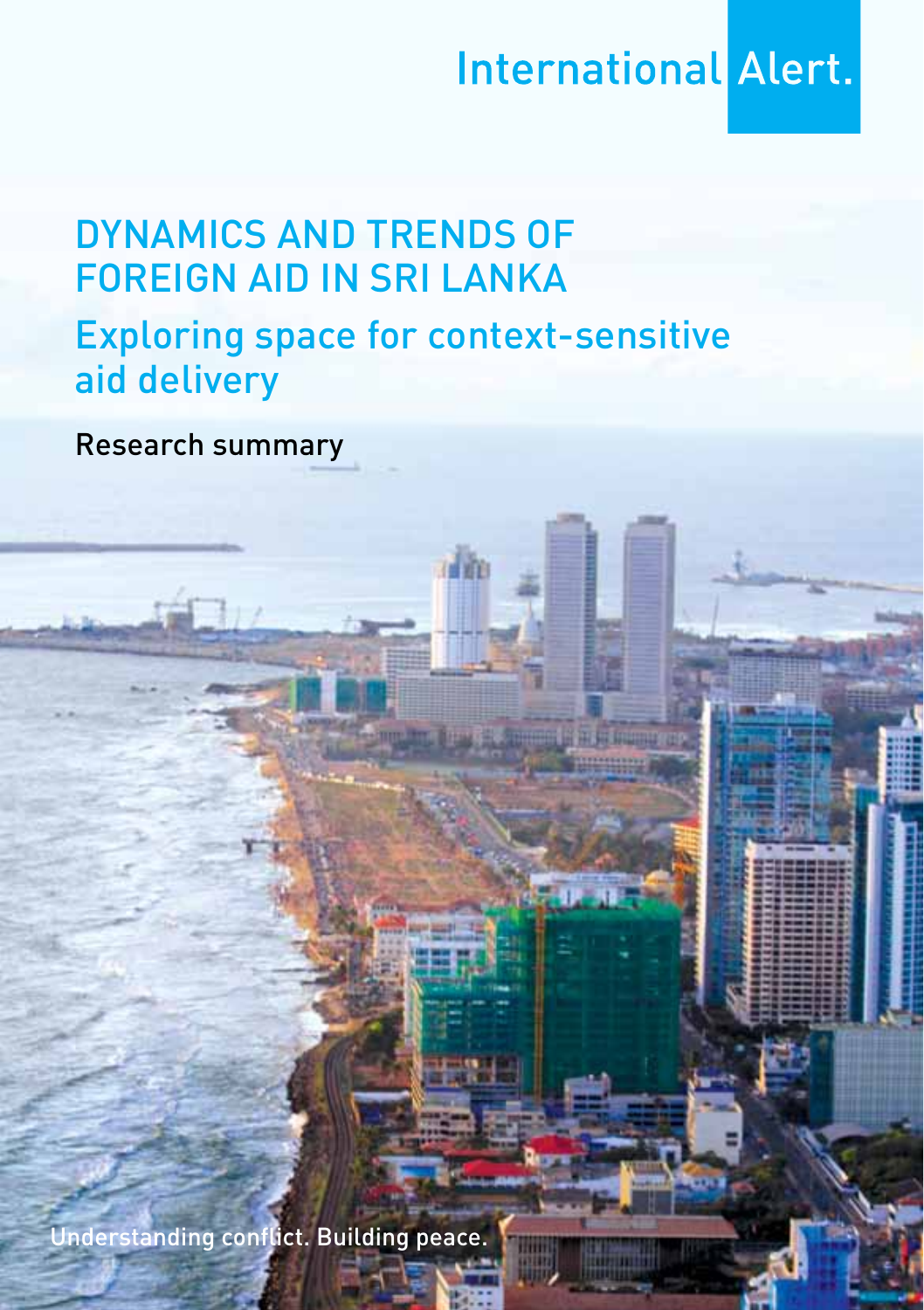#### International Alert

International Alert helps people find peaceful solutions to conflict.

We are one of the world's leading peacebuilding organisations, with nearly 30 years of experience laying the foundations for peace.

We work with local people around the world to help them build peace. And we advise governments, organisations and companies on how to support peace.

We focus on issues which influence peace, including governance, economics, gender relations, social development, climate change, and the role of businesses and international organisations in high-risk places.

#### www.international-alert.org

#### © International Alert 2013

All rights reserved. No part of this publication may be reproduced, stored in a retrieval system or transmitted in any form or by any means, electronic, mechanical, photocopying, recording or otherwise, without full attribution.

Cover photo © Thishya Weragoda. Layout by D. R. ink, www.d-r-ink.com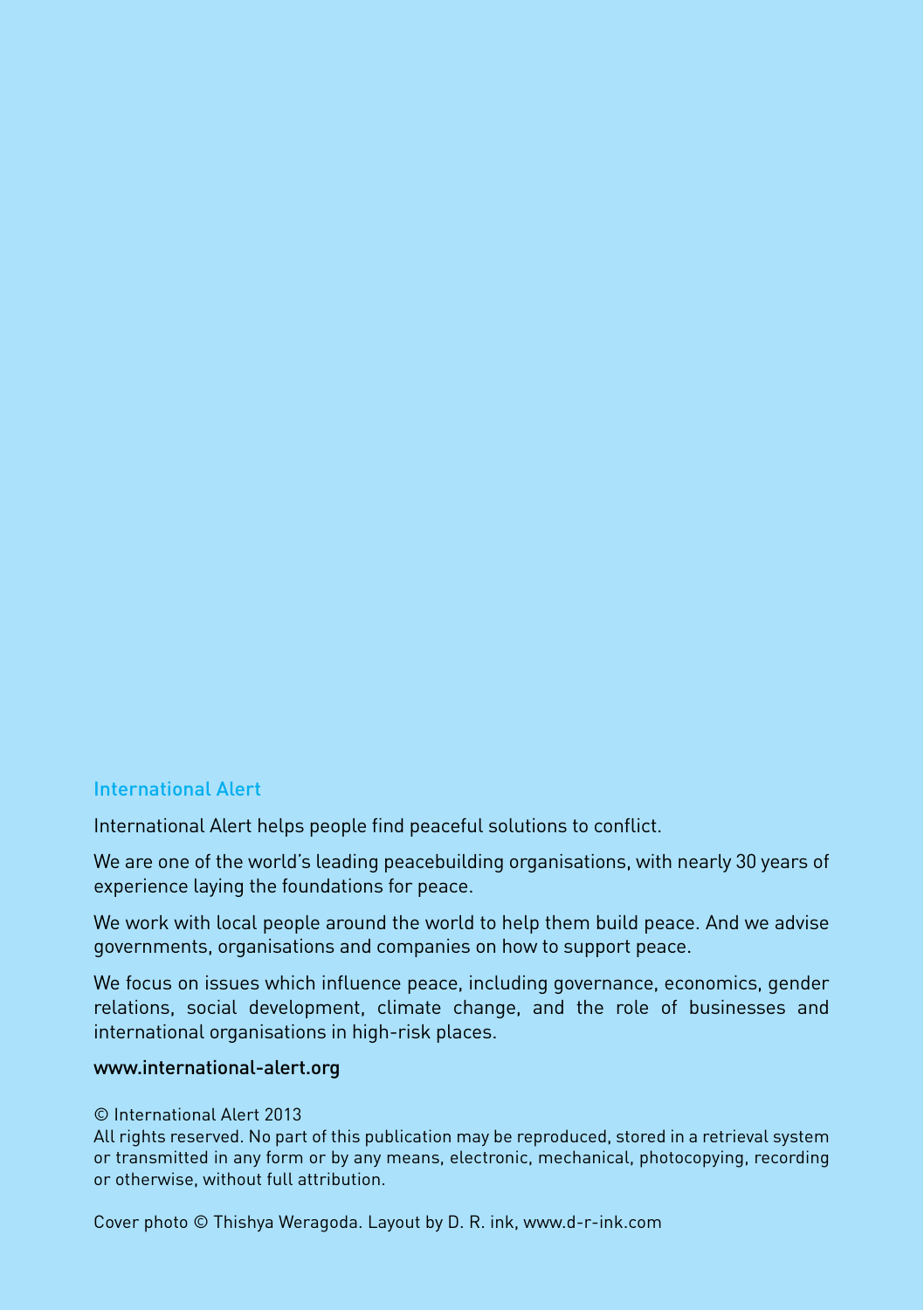# DYNAMICS AND TRENDS OF FOREIGN AID IN SRI LANKA

Exploring space for context-sensitive aid delivery

Research summary

Dhanusha Amarasinghe and Johann Rebert

August 2013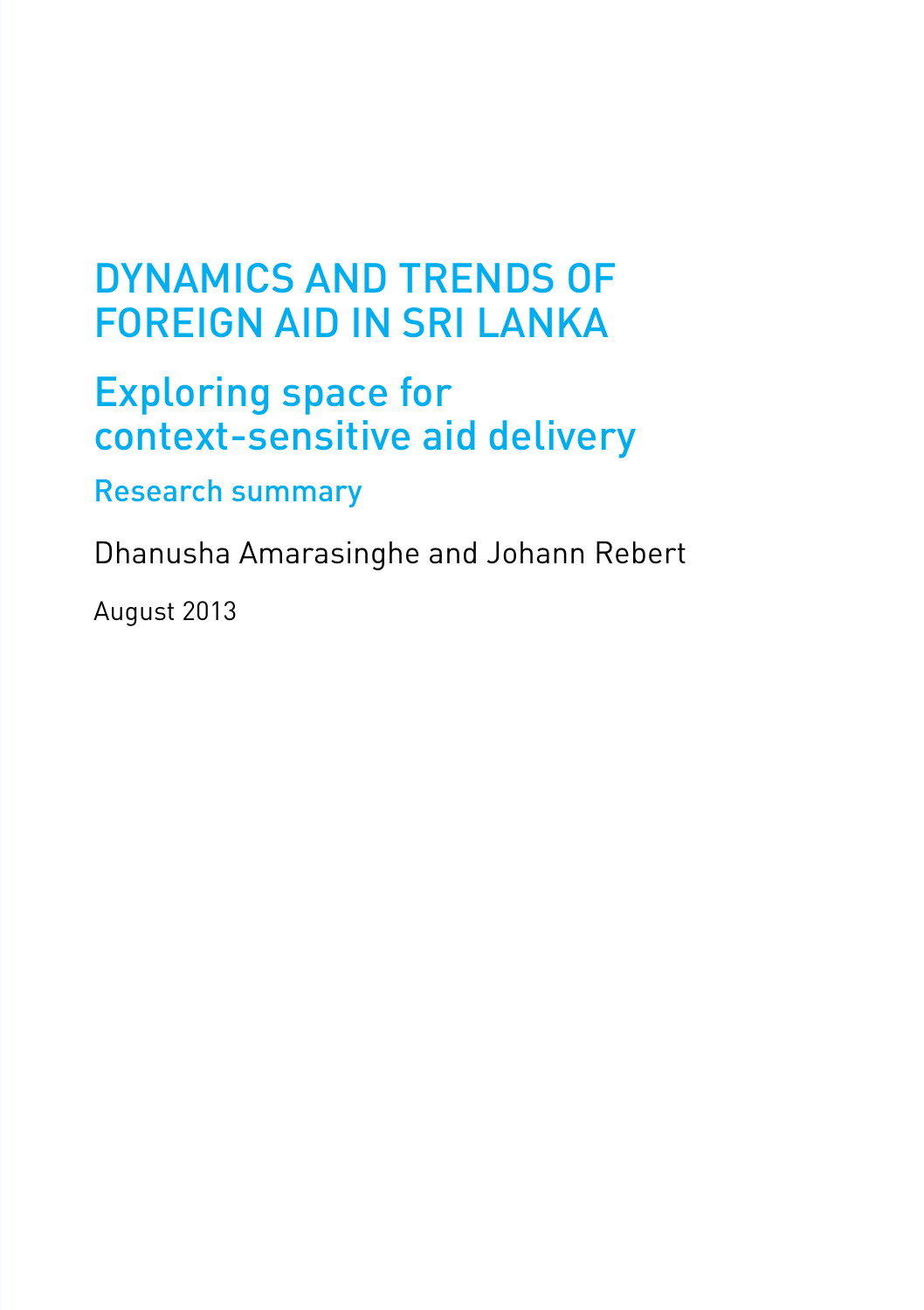# Acknowledgements

We wish to extend our sincere gratitude to the external researchers who contributed to this study: Dr Harini Amarasuriya (Lecturer and social anthropologist, Department of Social Studies, The Open University of Sri Lanka) and Dr Dileepa Witharana (Lecturer, Department of Mathematics and Philosophy of Engineering, The Open University of Sri Lanka) (study topic: 'Dynamics and trends of non-traditional development partner assistance'); Dr O.G. Dayaratna Banda (Lecturer, Department of Economics and Statistics, University of Peradeniya) (study topic: 'Political economy of contemporary Sri Lanka'); and Arjuna Seneviratne (Independent Researcher and Head of the Aid and Development Effectiveness Programme, The Green Movement of Sri Lanka Inc.) and Suranjan Kodittuwakku (Former Director to the Sustainable Energy Authority of Sri Lanka, and Chairman and CEO of The Green Movement of Sri Lanka Inc.) (study topic: 'Dynamics and trends of traditional development partner assistance'). We also express our gratitude to Phil Vernon (Director of Programmes, International Alert) for his feedback and comments.

International Alert is also grateful for the support from our strategic donors: the UK Department for International Development UKAID; the Swedish International Development Cooperation Agency; the Dutch Ministry of Foreign Affairs; and the Department of Foreign Affairs and Trade of Ireland.

The opinions expressed in this report are solely those of International Alert and do not necessarily reflect the opinions or policies of our donors.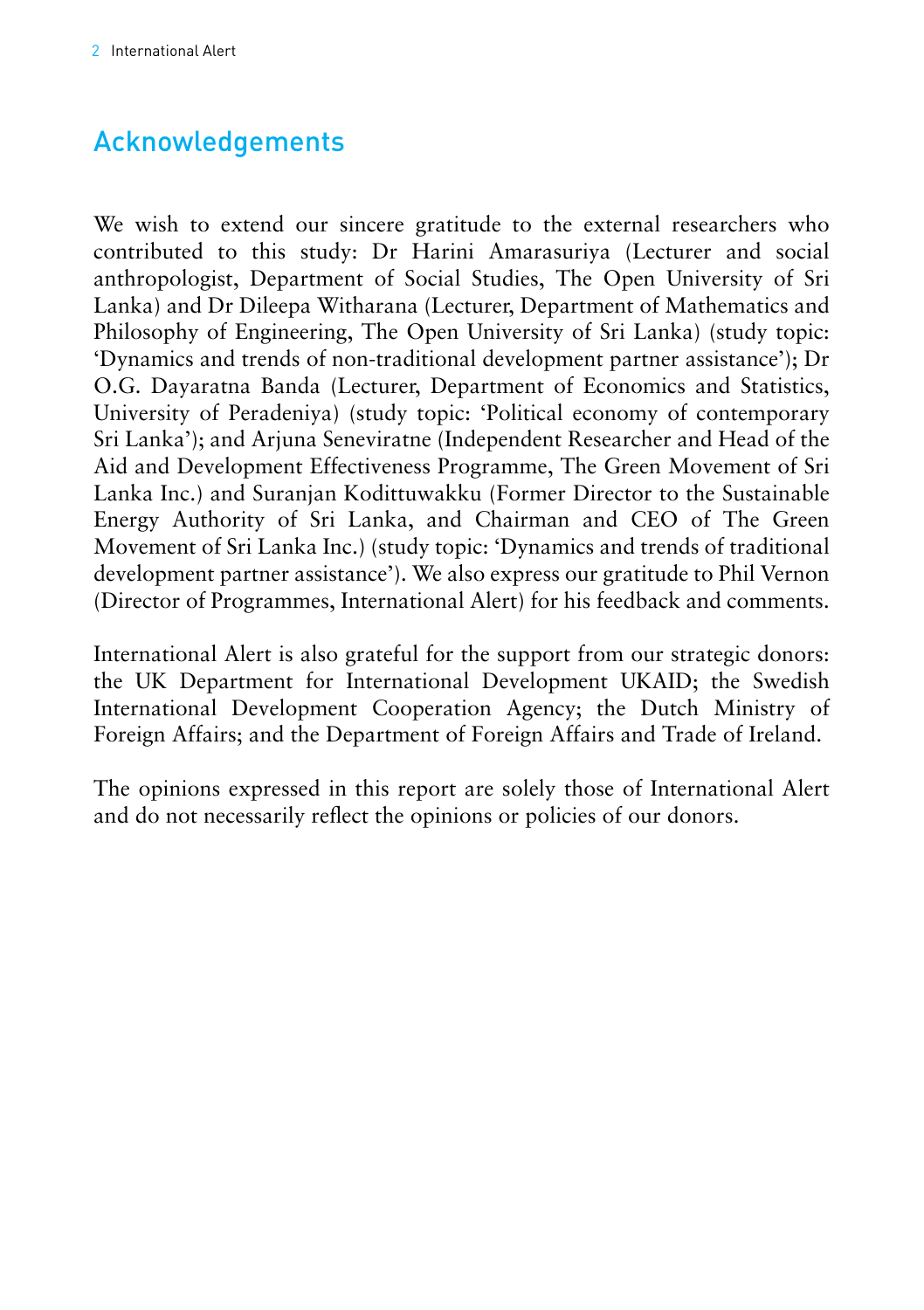# **Contents**

| Abbreviations                                                         | 4  |
|-----------------------------------------------------------------------|----|
| Executive summary                                                     | .5 |
| 1. Introduction                                                       | 6  |
| 2. Sri Lanka's contemporary political economy                         | 7  |
| 3. Key overarching characteristics and trends of foreign aid post-war | 9  |
| 4. Summary of key concerns                                            | 19 |
| 5. Moving forward – Some areas of focus                               | 22 |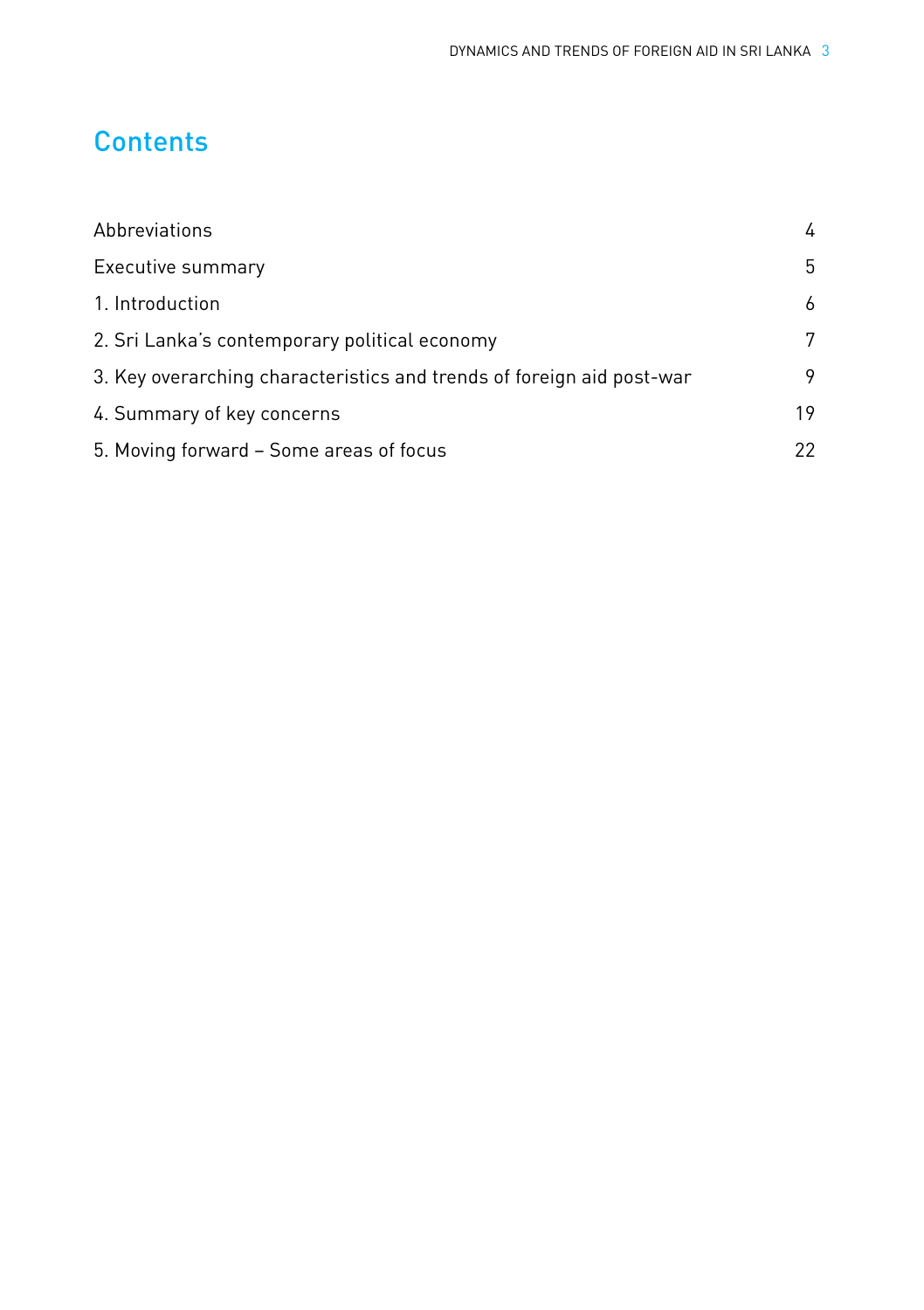# Abbreviations

| ADB             | Asian Development Bank                                                                      |
|-----------------|---------------------------------------------------------------------------------------------|
| <b>ADF</b>      | Asian Development Fund (ADB)                                                                |
| CS <sub>0</sub> | Civil society organisation                                                                  |
| <b>EIB</b>      | European Investment Bank                                                                    |
| ERD             | <b>External Resources Department</b>                                                        |
| FA <sub>0</sub> | Food and Agriculture Organization of the United Nations                                     |
| <b>FCAS</b>     | Fragile and conflict-affected situations                                                    |
| <b>FDF</b>      | Foreign development finance                                                                 |
| <b>FDI</b>      | Foreign direct investment                                                                   |
| <b>IBRD</b>     | International Bank for Reconstruction and Development                                       |
| <b>IDA</b>      | International Development Association (World Bank)                                          |
| <b>IDBs</b>     | International development banks                                                             |
| <b>IFAD</b>     | International Fund for Agricultural Development                                             |
| <b>IMF</b>      | International Monetary Fund                                                                 |
| <b>JBIC</b>     | Japan Bank for International Cooperation                                                    |
| <b>LLRC</b>     | Lessons Learnt and Reconciliation Committee                                                 |
| <b>LTTE</b>     | Liberation Tigers of Tamil Eelam                                                            |
| <b>NDF</b>      | Nordic Development Fund                                                                     |
| OECD-DAC        | Organisation for Economic Cooperation and Development -<br>Development Assistance Committee |
| <b>UNDAF</b>    | United Nations Development Assistance Framework                                             |
| <b>UNDP</b>     | United Nations Development Programme                                                        |
| <b>UNFPA</b>    | United Nations Population Fund                                                              |
| <b>UNHCR</b>    | United Nations Refugee Agency                                                               |
| <b>UNICEF</b>   | United Nations Children's Fund                                                              |
| WFP             | World Food Programme                                                                        |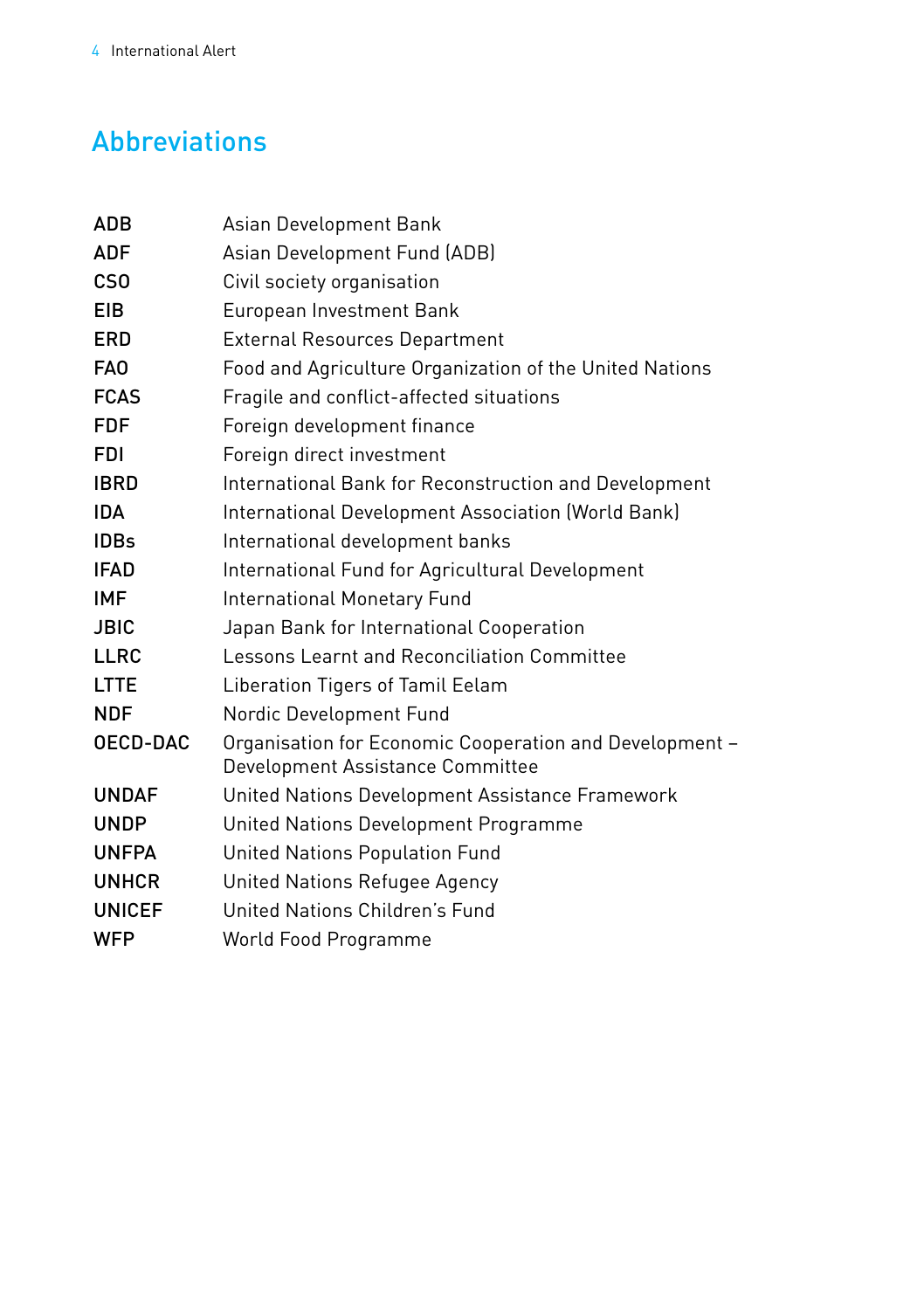# Executive summary

The post-war political economy of Sri Lanka is defined by the three-decadelong conflict. The influence of government remains central to the economy, and is increasingly driven by a new bureaucratic class that encompasses the wellconnected social, political and economic elite.

The contribution of aid from traditional development partners has decreased since 2009, and a strong government-led development policy has determined their engagement. In contrast, non-traditional donors have significantly increased their presence and support, while international development banks and multilateral agencies have increased their commitments. Although the growing non-traditional presence poses a challenge to the consistency of standards and practices, it provides the government with attractive options for acquiring development finance. This shifting aid landscape has significant implications for the political economy. The increasing reliance on non-concessionary loans to fund development activity and the resultant increase in the debt burden risk creating a "vicious cycle of debt". This has the potential to ultimately fuel social and political unrest, as increasingly challenging economic conditions could require the government to tighten its belt and prioritise expensive repayments in the future.

In this context, identifying and improving the effectiveness of traditional and nontraditional development partner-financed projects is a challenge. There exists a clear need to improve state–citizen and state–donor consultation to ensure an improved understanding of local needs, local conflict dynamics and emerging risks. This will ensure a greater degree of sustainability of long-term development programmes that address not only economic, but also other human development goals.

This paper suggests that development assistance could be a more effective tool for consolidating peace in Sri Lanka by:

- Increasing coordination among traditional and non-traditional international development partners;
- Encouraging wider citizen participation in development processes;
- Engaging non-state actors such as civil society organisations (CSOs), trade unions and business communities;
- Establishing an early warning process for regular analysis and dissemination of emerging economic development trends; and
- Allowing independent structures for evaluation and monitoring of project processes.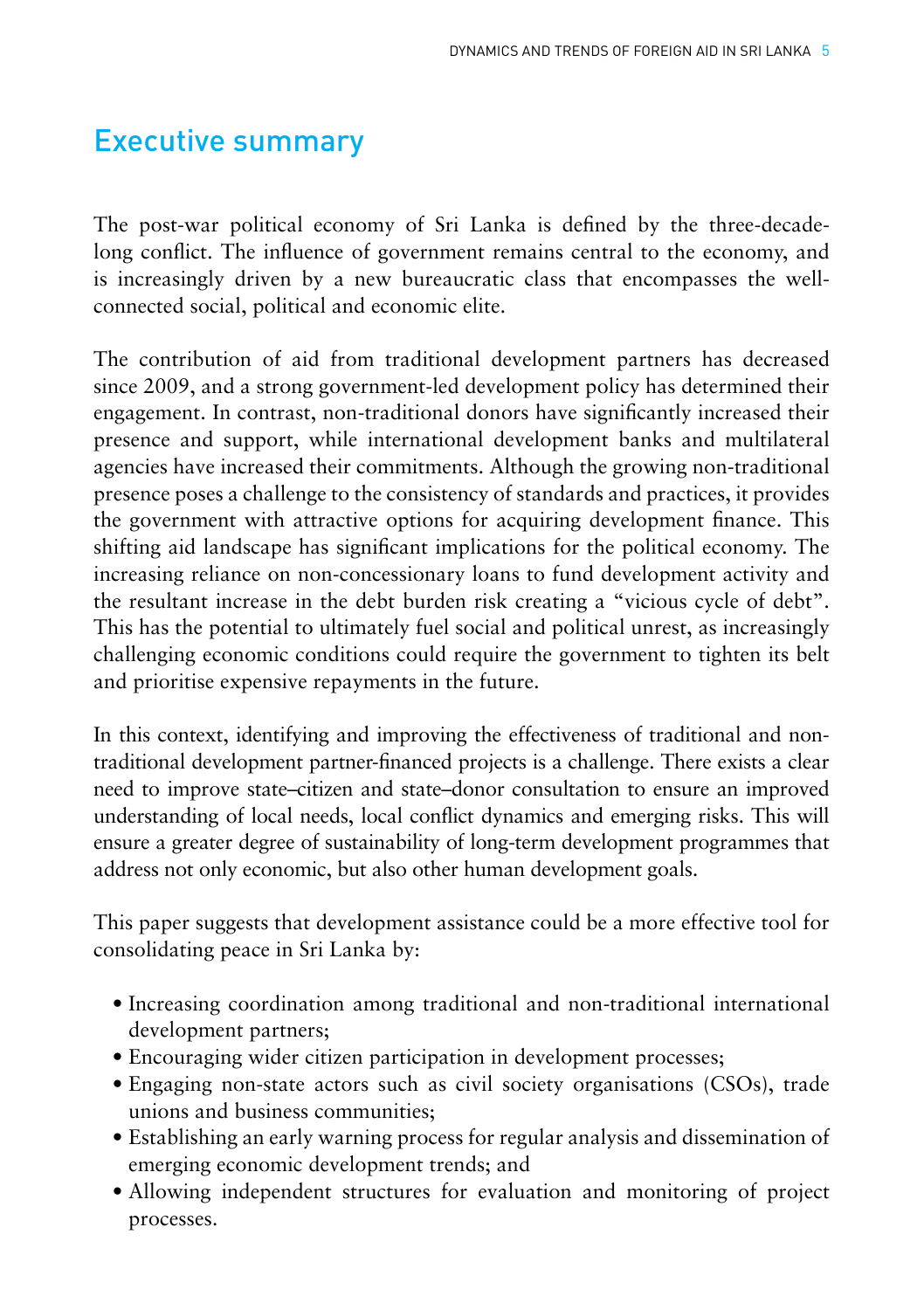# 1. Introduction

The end of the war in Sri Lanka in 2009 has impacted significantly on the traditional aid landscape. For many years, the focus was on responding to development needs in the context of violent conflict. However, in the past four years, the critical need has been to support economic recovery and rehabilitation of conflict-affected areas, along with a wider focus on economic growth as means to spur reconciliation.

Because implications of aid and development in this changing context could have far-reaching impacts on existing or dormant conflict dynamics, International Alert sought to better understand some of these key trends. Alert was keen to explore three perspectives, namely: the changing trends of bilateral and multilateral aid; the emergence of non-traditional donors; and the overall model of political economy that is driving economic development. It is important that Sri Lanka's development partners are aware of, and responsive to, the impact their funding has on the complex conflict dynamics in Sri Lanka.

Following consultation and review, the initial objective to conduct a comprehensive study on aid effectiveness was tempered to first understand the immediate post-war setting. This is seen as a first step to revive a wider dialogue on context-sensitive aid over the next year. Information in the three snapshot papers developed thus far was drawn from primary and secondary sources, interviews, structured discussions, and roundtables and dialogues with international development partners, government officials, retired government officials, academics and citizens at a community level.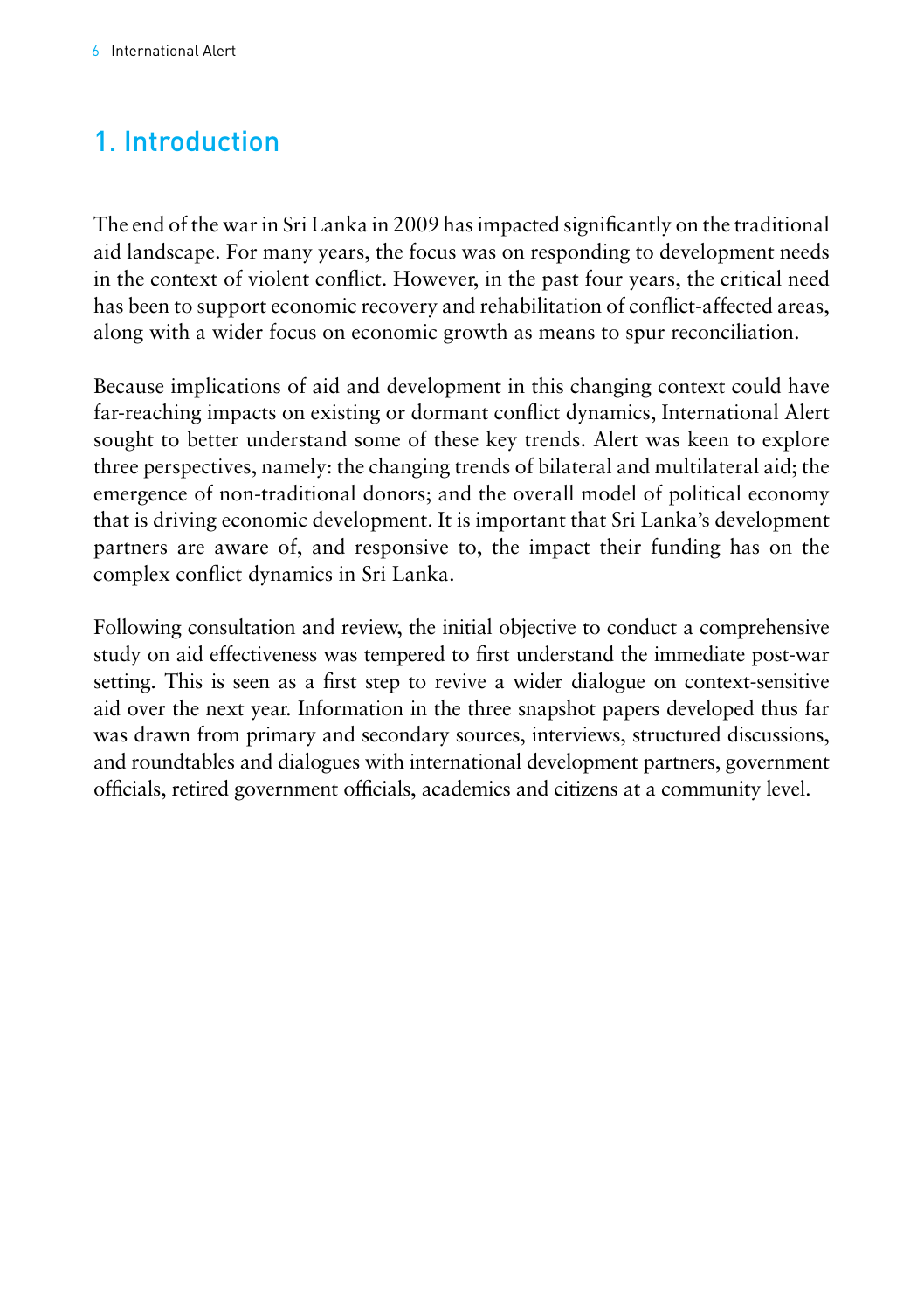# 2. Sri Lanka's contemporary political economy

During the past three decades, the political economy of the Sri Lankan state was significantly influenced by the protracted armed conflict. The response of the postcolonial state to the armed movement of the Liberation Tigers of Tamil Eelam (LTTE) led to the formation of a political and economic system in which various power bases were created at the centre and in the periphery. These were formed through alliances that included the governing hierarchy and ruling factions at the top, business communities, government bureaucracy, the military and the media as an indispensable requirement for the fight against terrorism. The resultant large politico-economic functions of the state resulted in a new interdependent de-facto bureaucratic class, which has access to and control of a significant amount of the economy's resources.

In the post-war and contemporary political economy, the government's reach, impact and relevance in the economy appear to be significant. This is due to several factors that include: significant state ownership and control of key resources of the economy (including public utilities, large industries, major banks, insurance and other financial institutions, and the retail and wholesale industry); the increasing reach of the new bureaucratic class into the economic sphere; and the development of private economic activity that increasingly relies on state patronage. Nevertheless, statistically a state with public spending of less than 25% of gross domestic product (GDP) is considered to be "free" in terms of the government's influence and impact in state economic activity. Sri Lanka's public spending as a percentage of GDP has declined from 40% in 1980 to 21% in 2012. Thus, since the end of the war the traditional state-capitalist nature of the political economy in Sri Lanka has increasingly taken on neo-liberal policies.

Increasing centralisation of pro-development institutions – for example, through the consolidation of poverty alleviation programmes – increases the dependency of citizens on the government. Centralised processes that inevitably expand the distance between citizen and state undermine the need for post-war recovery that is sensitive to the local context and is responding to emerging post-war dynamics, reconciliation, sustainable peace and sustainable political economy.

From an additional perspective, Sri Lanka ranks significantly low for each qualitative indicator for measuring the "quality of government", as defined by the World Bank (see Table 1). South Korea offers a useful comparison to Sri Lanka, as both shared a similar economic fortune and ranking in the 1950s. The percentile global ranks for Sri Lanka show improvement for 2011 in all indicators.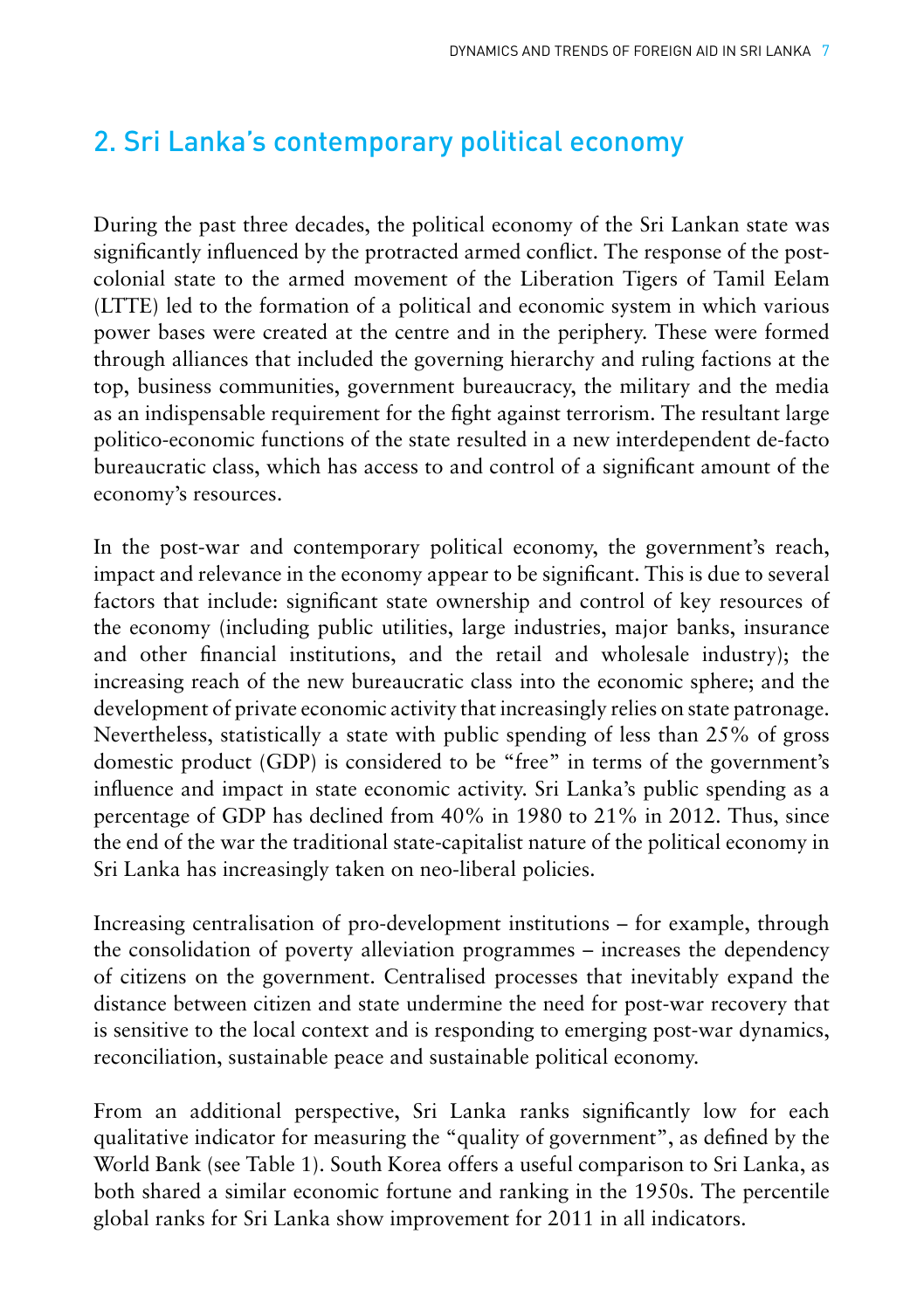|    | Indicator                               | Percentile rank (0-100) |                    |  |
|----|-----------------------------------------|-------------------------|--------------------|--|
|    |                                         | Sri Lanka               | <b>South Korea</b> |  |
|    | Voice and accountability                | 38.8                    | 69.2               |  |
| 2. | Political stability/absence of violence | 21.2                    | 50.0               |  |
| 3. | Government effectiveness                | 49.3                    | 84.2               |  |
| 4. | Regulatory quality                      | 45.5                    | 78.9               |  |
| 5. | Rule of law                             | 52.6                    | 81.0               |  |
| 6. | Control of corruption                   | 40.7                    | 69.4               |  |

### Table 1: World governance indicators for Sri Lanka and South Korea, 2010

Note: Zero represents the worst situation and one hundred represents the best situation. Source: World Bank (Extracted September 2012)

On the macroeconomic front, successive governments of Sri Lanka have stalled vital economic reforms that sought to reduce state subsidies and bring in greater financial discipline to the government budget. The stalled reforms (which the International Monetary Fund (IMF) recently advocated for) impose additional economic burdens on citizens through higher prices of goods (see Table 2), higher taxes, higher cost and low quality of public services delivered, and lower wages (as a result of lower productivity). The increasing economic burden on citizens, especially the poor, could provide fertile ground for exacerbating tensions and triggering new conflicts.

Table 2: Colombo Consumer Price Index movements/inflation, year-to-year (Feb to Feb)

|                | 2009 | 2010 | 2011    | 2012 | 2013    |
|----------------|------|------|---------|------|---------|
| CCPI movements | 7.5% | .5%  | $7.2\%$ | 2.7% | $9.8\%$ |

Source: Department of Census and Statistics, Sri Lanka (Extracted March 2013)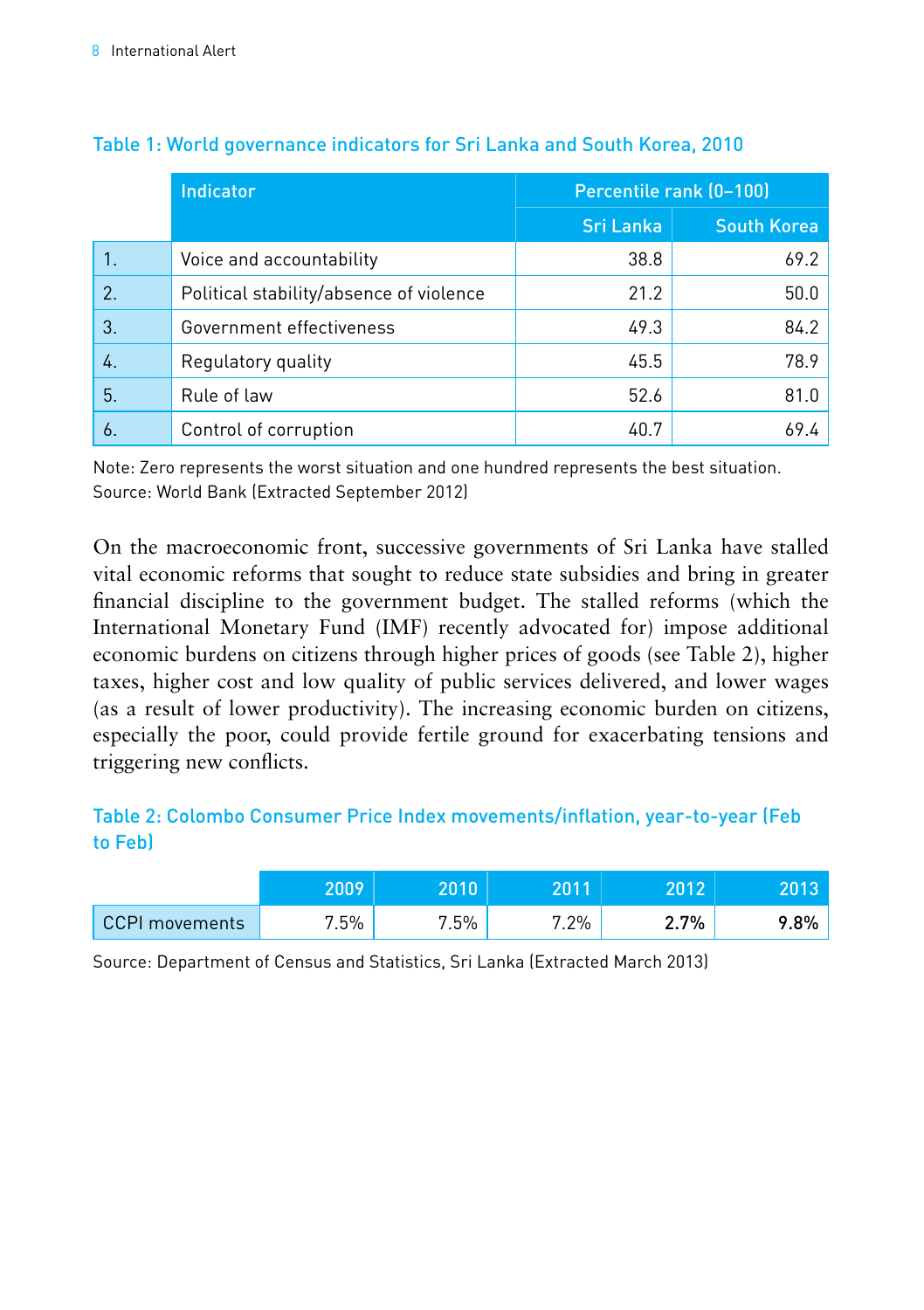# 3. Key overarching characteristics and trends of foreign aid post-war

Development finance flowing into Sri Lanka is from traditional donors,<sup>1</sup> nontraditional donors,<sup>2</sup> quasi-governmental organisations (e.g. export credit agencies), and through sovereign bond sales. Since the end of the war in 2009, non-traditional development partner financial disbursements have increased from 9.32% to 10.56%, quasi-government and sovereign bond sales have risen from 41.93% to 60.14%, and traditional development partners' finances have decreased from around 48.76% to 29.30% (2009/2012) of all foreign development finance (FDF) disbursements in Sri Lanka (Table 3).

|                            | 2009    | 2010    | 2011    | 2012    |
|----------------------------|---------|---------|---------|---------|
| Non-traditional donors     | 185.1   | 176.4   | 269.9   | 359.4   |
| Export credit, Bonds, etc. | 833.0   | 1.957.0 | 1,595.0 | 2,046.4 |
| <b>Traditional donors</b>  | 968.7   | 988.0   | 1,051.1 | 997.8   |
| Total development finance  | 1,986.8 | 3.121.4 | 2,916.0 | 3,403.6 |

#### Table 3: Total disbursements by borrowing (US\$ million)

Note: Decimal figures are rounded to the closest 0.1

Source: External Resource Department, Government of Sri Lanka, 2009–2012

### Diminishing presence of traditional bilateral development partners

At present, there are definite "wait-and-see" policies on the part of traditional donors with respect to future funding for Sri Lanka. Relatively small bilateral traditional donors are moving away from Sri Lanka and will be less significant in the near future. Some are frustrated with regard to their engagement with the government on increasing the effectiveness of development activity. This is not only due to the challenging environment for engagement, but also because of the government's gradual movement towards non-traditional development partners. Significant amounts of traditional bilateral finance still flow into the Sri Lankan economy through multilateral donors and international development banks (IDBs), but far less is disbursed bilaterally.

<sup>1</sup> Traditional donors are composed of the founders and members of the Bretten Woods institutions – typically Western (the US, Japan and the EU bloc) and international development banks (IDBs) – which belong to the Development Assistance Committee (DAC) of the Organisation for Economic Cooperation and Development (OECD), thereby in general referred to as OECD-DAC.

<sup>2</sup> Non-traditional donors are the donors that have become global financial powers over the last decade or so. They are typically composed of countries in the Southern Hemisphere and their relevance in the global aid landscape is perceived to be relatively new and is significantly increasing. Thereby, they are generally known as "emerging donors", "new donors", "new development partners" and "non-DAC donors". Moreover, their processes of aid distributions are sometimes referred to as "South-South cooperation" by the DAC group.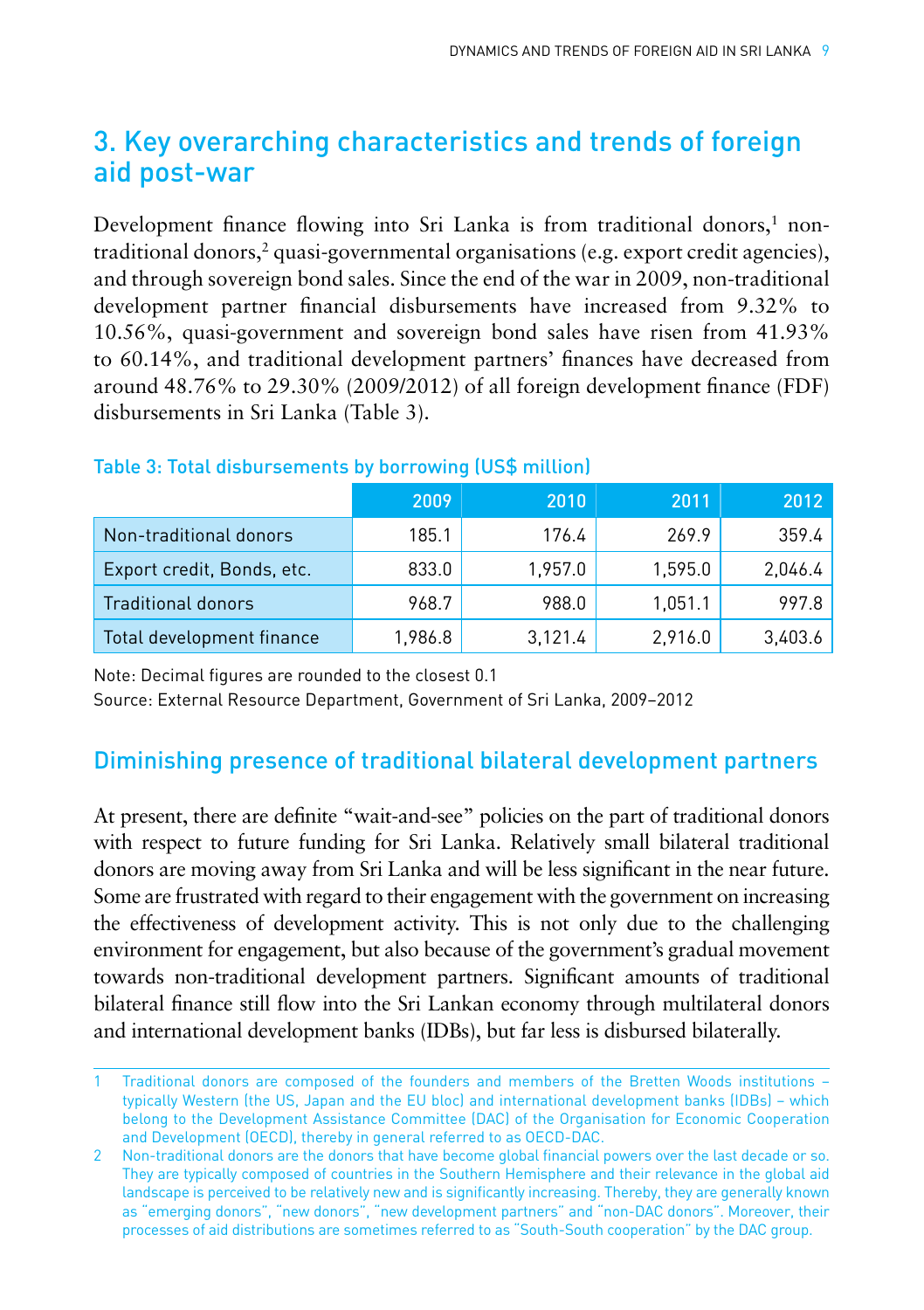| <b>Donor</b>                | 2009     | 2010         | 2011     | 2012         |
|-----------------------------|----------|--------------|----------|--------------|
| <b>ADB</b>                  | 283.0    | 342.1        | 290.7    | 301.0        |
| EC                          | 32.6     | 12.5         | 1.6      | $\Omega$     |
| <b>EIB</b>                  | 21.1     | 6.6          | 0        | 32.0         |
| FA <sub>0</sub>             | 2.0      | 13.5         | 15.4     | 1.7          |
| Government of Australia     | $\Omega$ | $\Omega$     | 9.0      | $\mathbf{0}$ |
| Government of Denmark       | 4.2      | 2.5          | 0        | $\mathbf{0}$ |
| <b>Government of France</b> | 19.4     | 50.1         | 16.9     | 20.0         |
| Government of Germany       | 8.2      | 9.6          | 5.2      | 2.5          |
| Government of Japan         | 311.3    | 325.5        | 373.5    | 395.7        |
| Government of Netherlands   | 49.7     | 13.3         | 6.4      | 0            |
| <b>Government of Norway</b> | 0.2      | U            | 0        | 0            |
| Government of Spain         | 10.8     | 0.3          | O        | 0            |
| Government of Sweden        | 0.7      | $\mathbf{1}$ | $\Omega$ | 0            |
| Government of Switzerland   | 0        | 1.5          | 0        | 0            |
| Government of the US        | 3.6      | 9.8          | 18.2     | 23.8         |
| <b>IBRD</b>                 | 0        | 0            | 0        | 2.5          |
| <b>IDA</b>                  | 202.0    | 154.3        | 217.2    | 170.1        |
| <b>IFAD</b>                 | 9.7      | 10.2         | 17.5     | 14.4         |
| <b>JBIC</b>                 | 0.02     | 7.3          | 6.7      | $\Omega$     |
| <b>NDF</b>                  | 0.3      | $\Omega$     | Û        | <sup>0</sup> |
| <b>UNDP</b>                 | 4.8      | 7.0          | 6.1      | 2.9          |
| <b>UNFPA</b>                | 1.6      | 0.4          | 2.1      | 0.9          |
| <b>UNHCR</b>                | 0        | 2.0          | 0.5      | 0.3          |
| <b>UNICEF</b>               | 2.0      | 7.0          | 23.5     | 19.0         |
| <b>WFP</b>                  | $\Omega$ | 9.8          | 40.1     | 9.9          |
| <b>Total</b>                | 967.2    | 986.3        | 1,050.6  | 996.7        |

#### Table 4: Traditional donor disbursements by agency (US\$ million)

Note: This information could be incomplete, because some donors may not have updated their information with the External Resource Department. Decimal figures are rounded to the closet 0.1. See list of abbreviations at the front of report for the full names of organisations.

Source: External Resource Department, Government of Sri Lanka, 2012

# Increasing non-traditional development partner finances

As the relationship between the government of Sri Lanka and traditional donors becomes challenging, there has been a greater reliance on funding from nontraditional development partners that show greater alignment with the Sri Lankan government's own domestic and foreign policy. "Western-based" processes of aid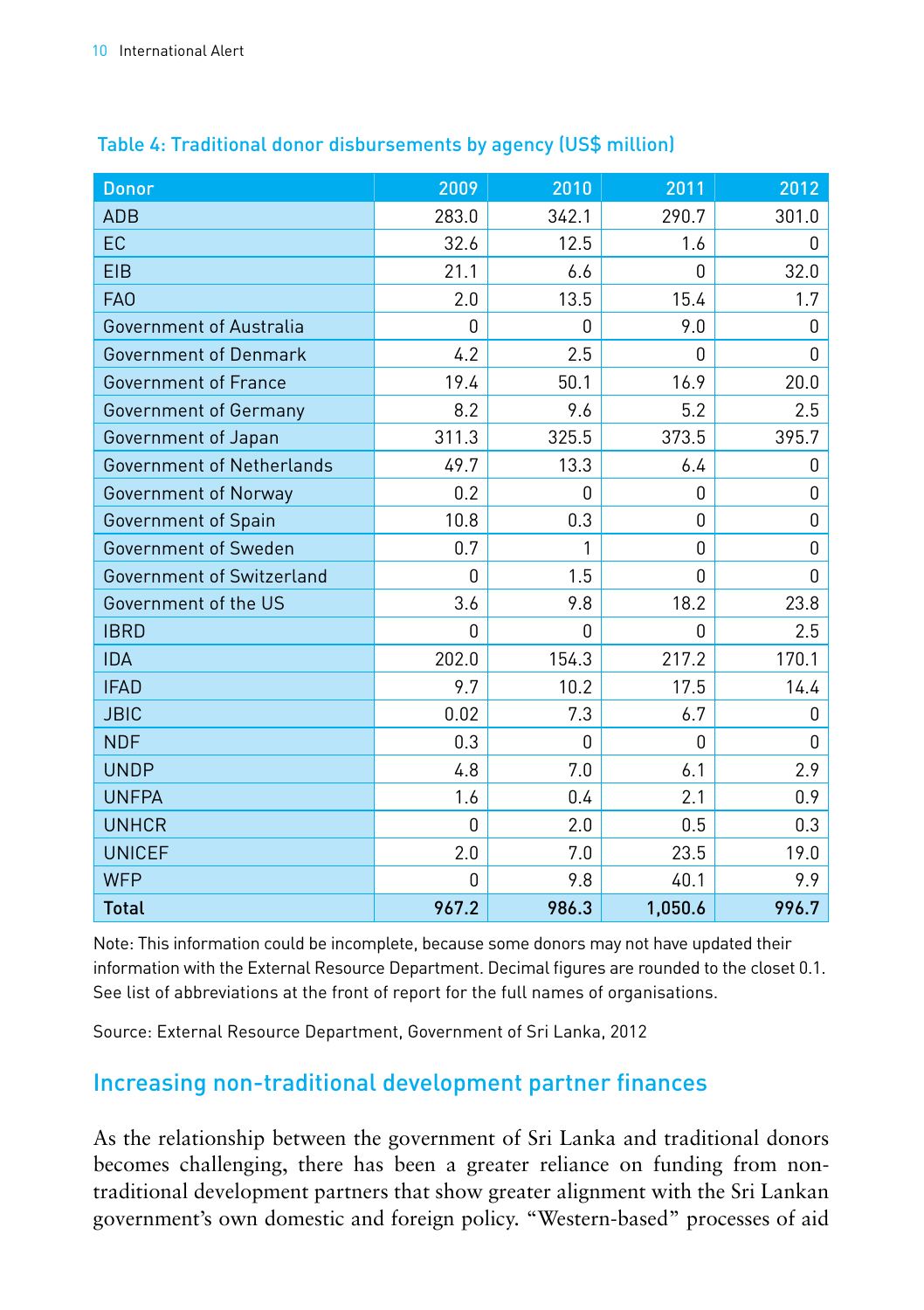disbursement, effectiveness and engagement are seen as being out of sync with ground realities and (Asian) cultural norms. Non-traditional donors, especially China and India, have been crucial allies of Sri Lanka in international and regional politics. They have also both contributed extensively to support postwar development plans of the government (see boxes 1 and 2). Traditional development partner measures of effectiveness, driven by the desire for social justice, inclusiveness, transparency and accountability, are clearly at odds with regard to policies of non-traditional development partners.

# Increasing relevance of multilateral agencies and international development banks

Trust fund instruments such as the Global Environment Facility (GEF), the Montreal Protocol, the Habitat Conservation Trust Fund (HCTF), etc. were utilised by some bilateral donors as a means of channelling development funding into Sri Lanka. Despite recent political tensions between sections of the UN and the government, the recently signed UN Development Assistance Framework (UNDAF) for 2013–2017 strikes a positive note in terms of development areas that are relevant to traditional donor funding. The World Bank and the Asian Development Bank (ADB) seem to have substantive buy-in to the government policy framework, which includes principles such as delivering early results to build public trust and confidence, strengthening institutions in a phased approach, focusing on social accountability, and enhancing political and economic inclusion.

## Increasing non-concessionary finances

The graduation of Sri Lanka to the status of a middle-income country, with a per capita income of US\$2,923 (2012), has begun to close many avenues for obtaining concessionary loans. European donors no longer provide concessionary loans but lend though export-import banks, where terms are largely market guided. Funds from some UN agencies such as World Food Programme (WFP) are also no longer accessible unless in very exceptional circumstances (such as natural disasters). Concessional funding from the ADB (Asian Development Fund (ADF)) and the World Bank (International Development Association (IDA)) is also on the decline. While the World Bank, for example, sees the need for a set of behavioural and structural changes – such as realigning public spending and policy in line with Sri Lanka's middle-income status – the situation seems organically to lead to the government exploring other borrowing opportunities without such conditions, and reducing the level of engagement with traditional donors.

*(Continues on page 16)*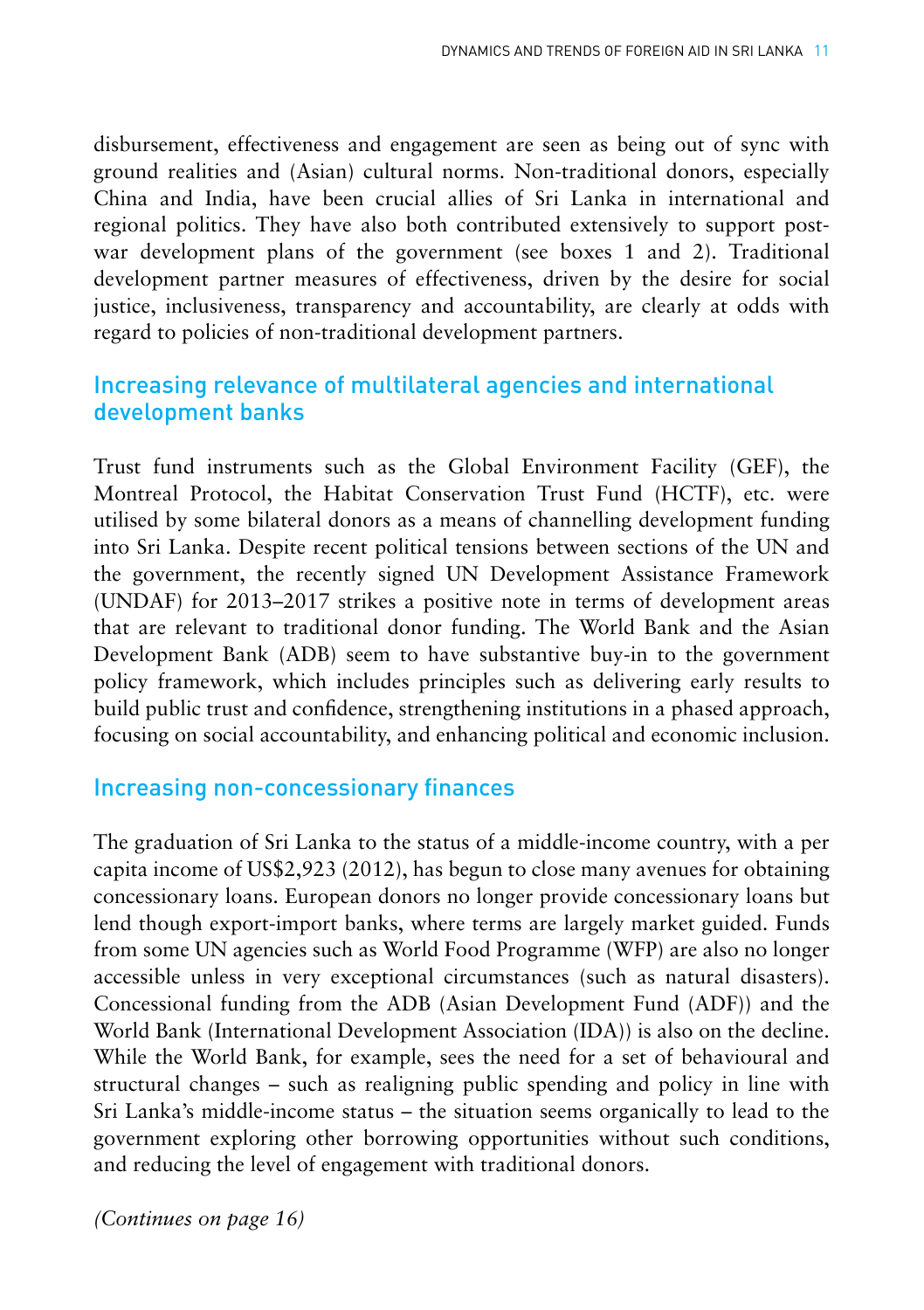#### Box 1: Snapshot of Chinese development aid in Sri Lanka

By 2011, the total amount of development assistance received from China exceeded the total assistance by Japan, traditionally the main provider of development assistance for Sri Lanka. The portfolio of development assistance from China during 1971–2012 stands at US\$5,056 million, of which 94% was provided during the last eight years. Chinese commitments have risen from 3% of all foreign assistance in 2002 to 32% in 2012, reaching a peak of 38% in 2011.

China has provided soft loans at concessional rates of 2%–3% with maturity terms of 20 years, and 2-5-year grace periods for repayment. However, most loans are non-concessional or in the form of export credit. For most loans, high interest rates and strict commercial conditions are common.3 For example, US\$306 million for Phase I of the Hambanthota port project is at an interest rate of 6%, with a one-year grace period and a loan repayment period of 11 years. US\$891 million has been committed for the Norachcholai Coal Power plant at a 4% interest rate.<sup>4</sup> Funding that is being received as grants is provided by the government of China. Some of the typical conditions attached with Chinese loans include Chinese companies as project contractors and that priority is usually given to equipment, material, technology or services (at least 50%) from China.5

Chinese funds have been utilised mainly for roads and bridges (58%), power generation (20%), and ports and aviation (17%). The majority of these loans are from the Export-Import (Exim) Bank of China, the China Development Bank (CDB), and the Industrial and Commercial Bank of China (ICBC). Leading Chinese companies involved in project implementation are the Metallurgical Group Corporation, the China Harbour Engineering Company, the Sinohydro Corporation, the China National Group Corporation, and the China Huanqiu Contracting and Engineering Corporation, with Sri Lankan agent companies facilitating operations.

Global and regional strategic reasoning behind Chinese development assistance is oftentimes undeniable. When it comes to Chinese strategic interests in Sri Lanka, there are several theories that have been articulated by foreign policy observers. Firstly, with the emergence of China as a global power centre, the

5 Ibid.

<sup>3</sup> T. Wheeler et al (2012). *China and Conflict-Affected States: Between Principles and Pragmatism – Sri Lanka*. London: Saferworld. Available at http://www.saferworld.org.uk/downloads/pubdocs/China%20and%20 conflict-affected%20states.pdf

<sup>4</sup> B. Sirimanna (2011). 'Chinese and Indian Companies Dominate Sri Lanka's Mega Project Business', *The Sunday Times* (Sri Lanka), 5th September 2010. Available at http://www.sundaytimes.lk/100905/ BusinessTimes/bt21.html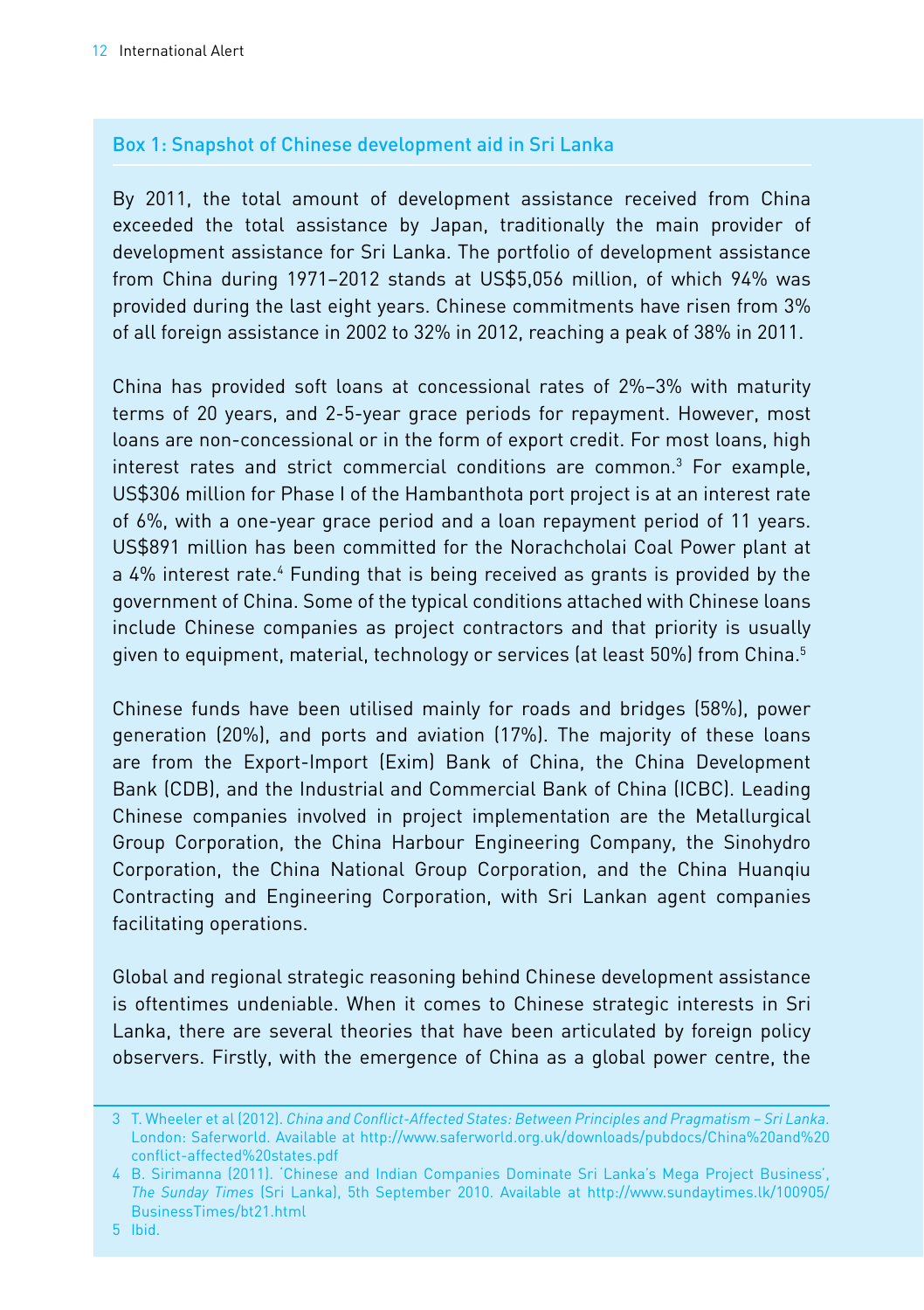geographic position of Sri Lanka is important to China's vital trade routes. Secondly, China's engagement is a tit-for-tat strategy in response to India's engagement in China's own South East Asian backyard. Thirdly, it is argued that this is a part of China's "String of Pearls" strategy establishing Chinese naval bases in Myanmar, Pakistan, Bangladesh and Sri Lanka; and finally that it is a general gesture of goodwill and building political capital in Sri Lanka.

| <b>Main Chinese projects</b>                         | US\$ million |
|------------------------------------------------------|--------------|
| 67km Navathkuli-Karaitvu-Mannar road                 | 48.4         |
| (non-concessional loan, China Development Bank)      |              |
| 113km length of Puttalam-Marichchikadde-Mannar road  | 73.2         |
| (non-concessional loan, China Development Bank)      |              |
| Southern Expressway from Pinnaduwa-Godagama          | 138.2        |
| Material for lighting Sri Lanka Una Province Project | 24.9         |
| (Uva Udanaya)                                        |              |
| Priority road projects II                            | 500          |
| (non-concessional loan, China Development Bank)      |              |
| Hambanthota Port development                         | 306.73       |
| (non-concessional loan, Exim Bank)                   |              |
| Bunkering facility and tank farm at Hambanthota      | 65.09        |
| (non-concessional loan, Exim Bank)                   |              |
| Colombo-Katunayake Expressway project                | 248.2        |
| (Concessional loan, Exim Bank)                       |              |
| Puttalam coal power project - Phase II               | 891          |
| (non-concessional loan, Exim Bank)                   |              |
| Puttalam coal power project - Phase I                | 455          |
| (non-concessional loan, Exim Bank)                   |              |
| Mattala Hambanthota international airport            | 190          |
| (concessional loan, Exim Bank)                       |              |
| 13 Diesel engines for Sri Lankan railway             | 100          |
| (concessional loan, Exim Bank)                       |              |
| National performing arts theatre                     | 17           |
| (grant, Government of China)                         |              |
| Construction of roads                                | 10           |
| (non-concessional loan, China Development Bank)      |              |
| <b>Reconstruction of BMICH</b>                       | 7.2          |
| 100 Passenger Railway Carriages                      | 27.0         |
| Colombo Port Terminal Expansion                      | 350          |
| Inon-concessional loanl                              |              |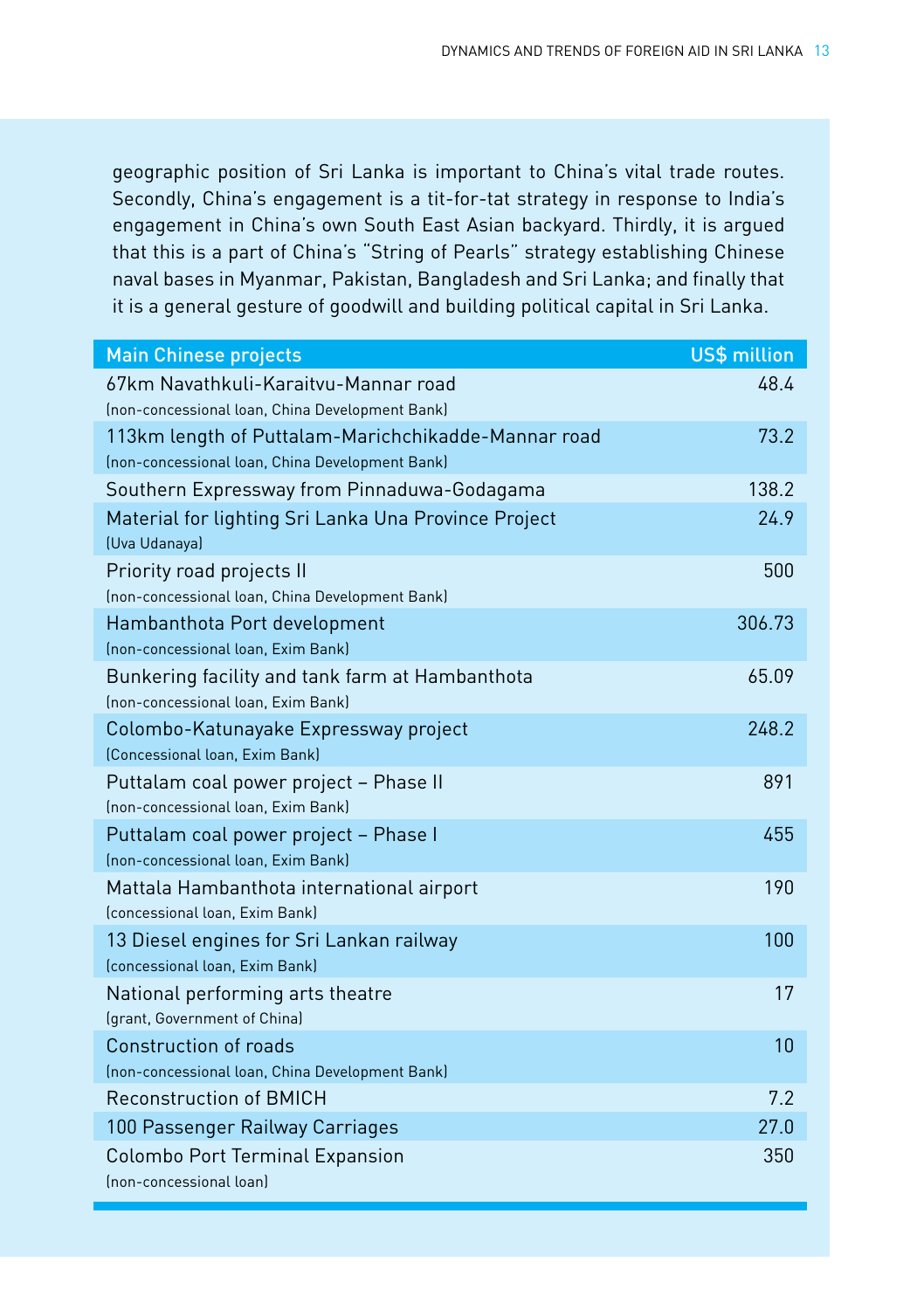#### Box 2: Snapshot of Indian development aid in Sri Lanka

Indian assistance to Sri Lanka has increased significantly since 2008, but there has been 40 years of formal development cooperation between the two states. Development assistance from 2008 to 2012 stood at US\$1,453 million, of which 78% comprised loans and 22% grants.

The majority of these loans come from the Exim Bank of India under credit lines. Funding received as grants is provided by the government of India. Many Indian companies are involved in projects funded by Indian assistance, such as the construction of railway lines in the Northern province. The management of the construction of 12,500 houses in Killinochchi, 12,500 in Mulaithivu, 10,000 in Vavuniya, and 15,000 in Jaffna and Mannar is also carried out by Mumbai-based companies. The Indians are mainly involved in railway, power generation, water supply and importation of capital goods.<sup>6</sup>

India's economic involvement in Sri Lanka goes beyond development assistance. India is also largely interested in foreign direct investments (FDIs), both in the public and private sector. By 2008, 50% of Indian investment in SAARC countries was located in Sri Lanka.

#### Some of the main Indian FDI investors

- Indian National Thermal Power Corporation (NTPC) collaboration with Ceylon Electricity Board (CEB) for Sampur 500 MW coal-fuelled plant (US\$200 million pledged)
- Bharti Airtel (US\$200 million pledged for 2012)
- Cairn India in oil exploration in Sri Lanka (approved for US\$400 million)
- ICICI Bank of India
- Indian Company, L&T in civil construction
- Power Grid Corporation India Ltd. in collaboration with Lanka Indian Oil Corporation
- Aditya Birla Group (in the process of investing)
- The Mahindra Group (in the process of investing)
- HCL (in the process of investing)
- TATA group (in the process of investing)
- Lanka Ashok Leyland (in the process of investing)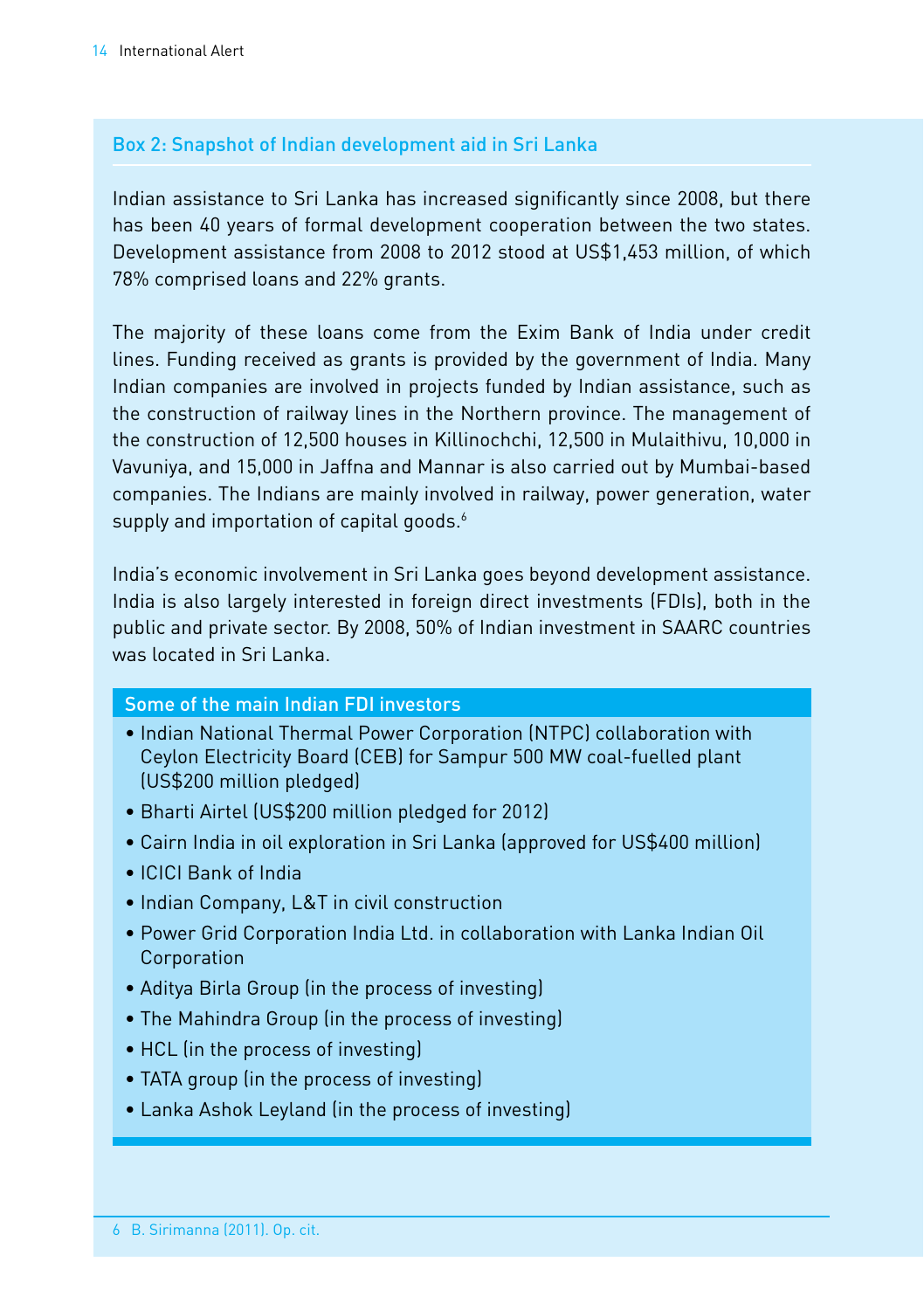| Main Indian projects                                                                                                  | US\$ million       |
|-----------------------------------------------------------------------------------------------------------------------|--------------------|
| Vocational training centre Vantharamulai, Onthachchimadam<br>and Batticaloa                                           | <b>Grant</b> , 3.1 |
| Vocational training centre at Nuwara Eliya                                                                            | Grant, 2           |
| Women's trade facilitation and community learning centre,<br><b>Batticaloa</b>                                        | Grant, 1.9         |
| Rehabilitation of the Harbour at Kankasanthurai                                                                       | Grant, 2.2         |
| Indian line of credit                                                                                                 | 25                 |
| Indian Dollar Credit Line Agreement                                                                                   | 100                |
| Upgrading of Railway Line Colombo-Matara                                                                              | 167.4              |
| 150-bed District Hospital                                                                                             | Grant, 8.3         |
| Humanitarian Assistance for Northern and Eastern<br>Provinces                                                         | Grant, 9.7         |
| De-mining Assistance                                                                                                  | Grant, 2.34        |
| Track laying of Northern Railway Lines<br>(India has pledged a credit line of US\$800 million for the entire project) | 416.39             |
| Construction of 50,000 houses in North and East                                                                       | <b>Grant, 300</b>  |

India's position as a leading member of the Non-Aligned Movement influences its position on foreign aid. India seeks to promote south-south cooperation and partnership for mutual benefit based on collective self-reliance. The overall logic that drives India's development assistance, however, can be seen as the desire to consolidate its place as a regional power.

In Sri Lanka, India attaches few conditions to grants. A large proportion of its own loan programme is tied and aid is motivated by its own security priorities, electoral considerations in Tamil Nadu, commercial opportunities, and geopolitical concerns surrounding deepening Chinese and Pakistani relations with Sri Lanka.<sup>7</sup>

<sup>7</sup> Reality of Aid Management Committee (2010). *South-South Development Cooperation: A Challenge to the Aid System?* Available at http://www.realityofaid.org/wp-content/uploads/2013/02/ROA-SSDC-Special-ReportEnglish.pdf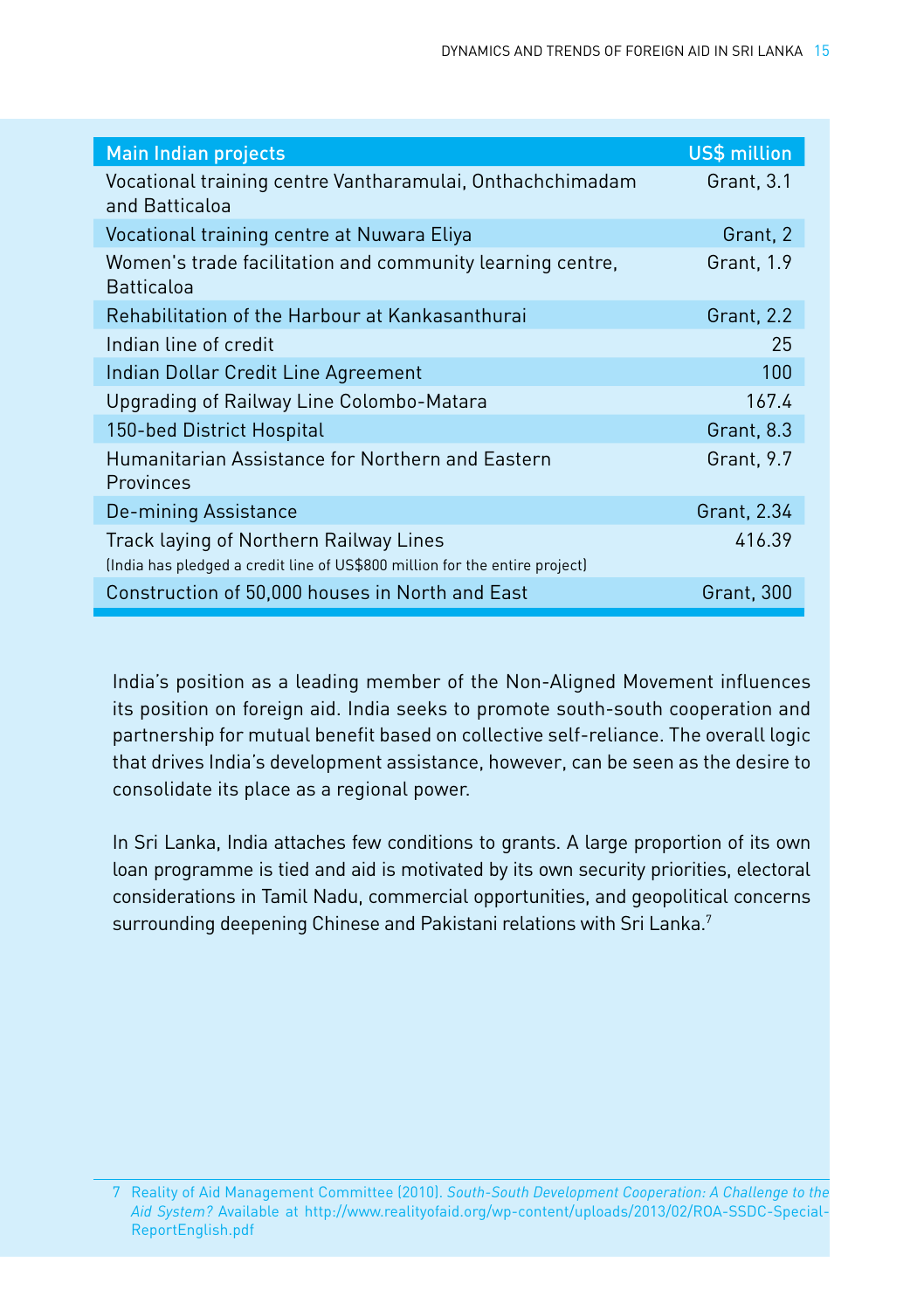## *(Continued from page 11)*

## Increasingly diverse options for development finances

Even though funding from small traditional bilateral development partners has been in decline, overall bilateral development assistance (including nontraditional) has expanded. From a decidedly Western-dominated aid landscape, this has changed to include a wider aid community. The expansion and addition of new development partners has given the government of Sri Lanka greater leverage with donors to insist that aid be aligned to national development priorities. It should also be noted that significant non-traditional donors such as India and China are not necessarily or by definition "new donors". However, their relevance and importance have changed significantly in the recent past.

# Lack of consistency within the donor community regarding standards and practices of aid

The advent of new donors, and their increasing significance, has resulted in a lack of consistency within the overall donor community with regards to standards and practices of aid delivery and disbursement. While there had earlier been relatively greater consistency, there are now clear differences with respect to prioritisation of activities and implementation methodology between the traditional and emergent bloc. Visible differences remain in strategies for bilateral engagement with the government. Reducing standards of consistency between donors can be a concern due to issues such as overlap and duplication of activities, weak planning processes for ensuring sustainability, and inconsistencies in community consultation and participation.

# The impact of potentially high and increasing indebtedness

The debt service payment forecast is a good indicator to investigate future trends in the volume of funding and interest rates of donors (Table 5).

#### Table 5: External debt service to GDP (%)

|                                     | 2005 | 12006 | 2007 | <b>2008</b> | $\sim$ 2009 N | $\sim$ 2010 $\sim$ | $-2011$  | 2012 |
|-------------------------------------|------|-------|------|-------------|---------------|--------------------|----------|------|
| External debt service<br>to GDP [%] | 1.02 | 2.10  | 2.59 | 2.44        | 2.48          | 1.70               | $1.75 +$ | 2.69 |

Source: External Resource Department, 2012

It is evident that there is a trend of borrowing more from China, as the debt service payment (percentage of total bilateral debt) has increased from 4% in 2010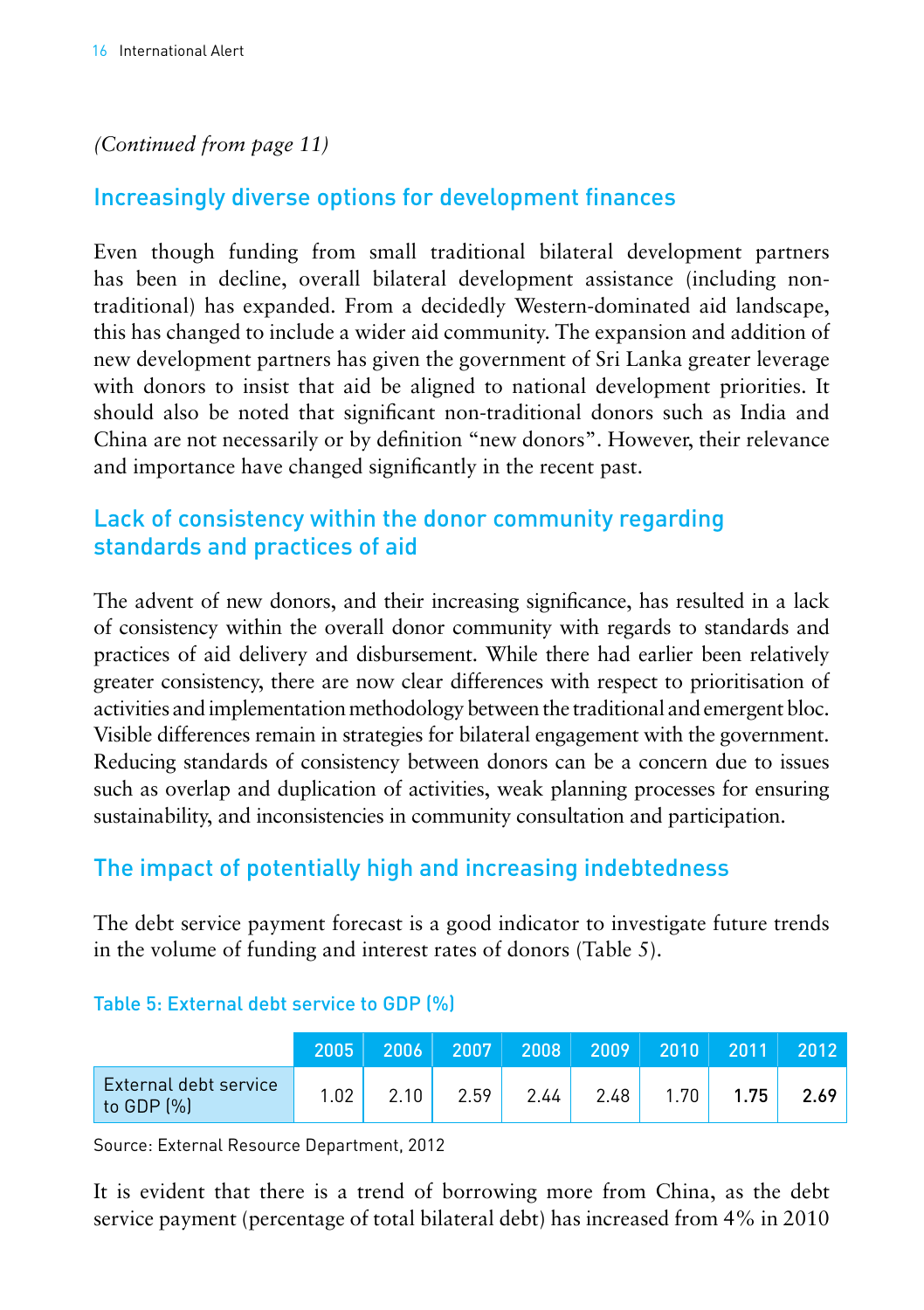to 11% in 2012. The trend is similar for India, with a rise from 3% in 2010 to 7% in 2012. This trend towards depending more on non-traditional development partners could potentially and significantly deepen the country's debt burden. There are indicative signs that Sri Lanka could potentially fall not only into serious indebtedness, but also into a vicious cycle of debt (see Figure 1).

If these trends continue, the government will steer clear of aid from traditional donors that have relatively longer approval cycles, controls and safeguards on spending, along with stringent mechanisms of monitoring the actual impact of their funding. Nevertheless, there is a genuine concern that increased levels of debt repayments will put the government's budget under great stress in the coming years, with potential knock-on effects in society.



#### Figure 2: Outstanding government debt as a % of GDP in Sri Lanka

Source: Central Bank of Sri Lanka (2013). *Road Map 2013 – Monetary and Financial Sector Policies for 2013 and Beyond*

Higher debt servicing ratios also "crowd out" government spending, meaning less funding is available for state spending on key sectors. Public spending on social services (education and health) declined from 7.9% of GDP in 2007 to 5.4% in 2012 (see Table 6), leading to popular trade union activism. Declining social spending also contributes to widening economic disparity and impacts most on the economically poor communities. Nevertheless, while social spending has decreased by 7% in 2012, the government's defence spending has increased by 7%.

#### Table 6: Functional classification of government spending (% of GDP)

|                         | 2007 | 2008 | 2009 | 2010 | 2011 | 2012 |
|-------------------------|------|------|------|------|------|------|
| General public services | 5.4  | 5.5  | 5.1  | 4.5  | 4.2  | 3.7  |
| Social services         | 7.9  | 6.8  | 6.5  | 6.   | 5.8  | 5.4  |
| Economic services       | 5.3  | 4.9  | 7.1  | 6.8  | 6.1  | 5.8  |

Source: Central Bank Annual Reports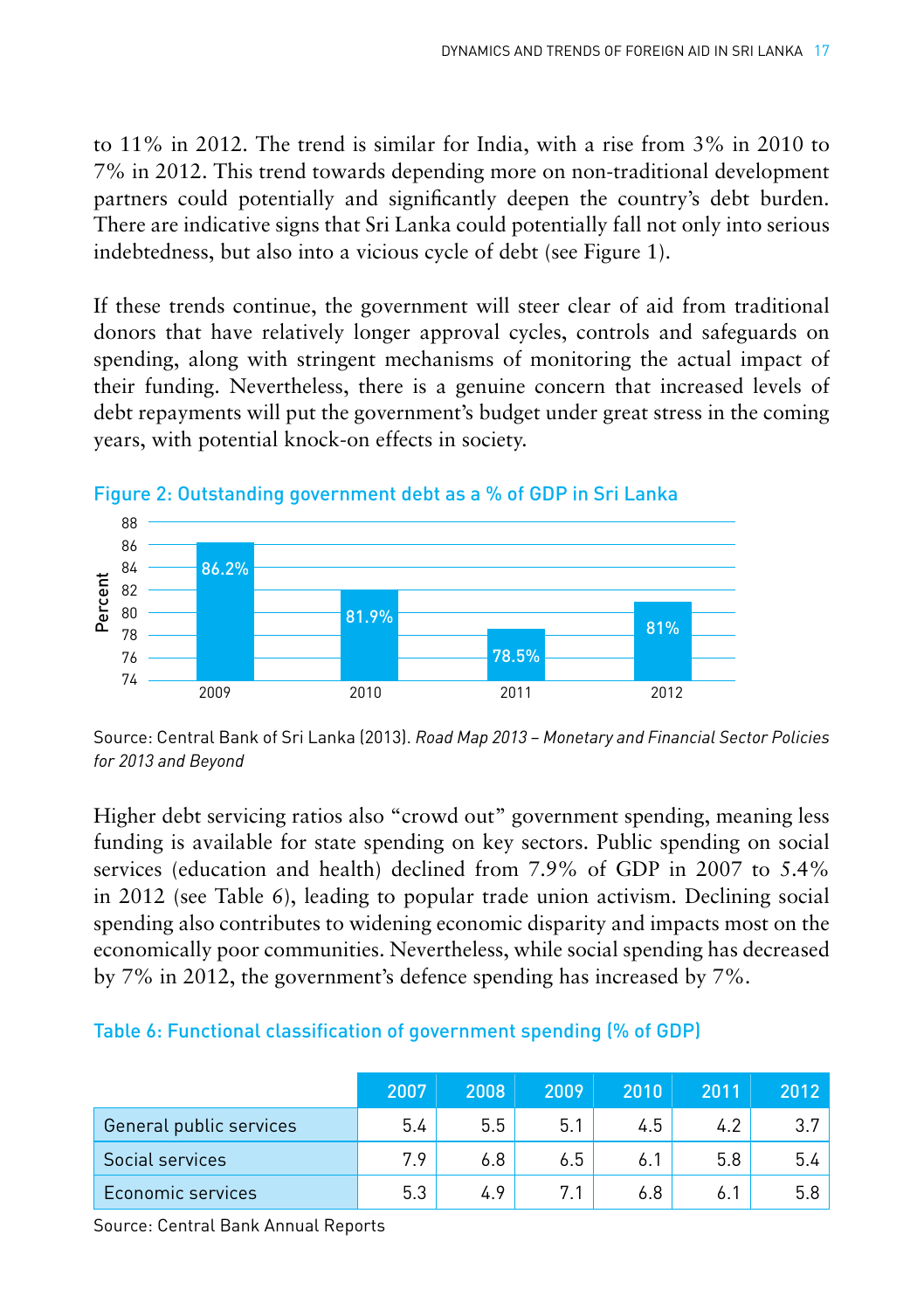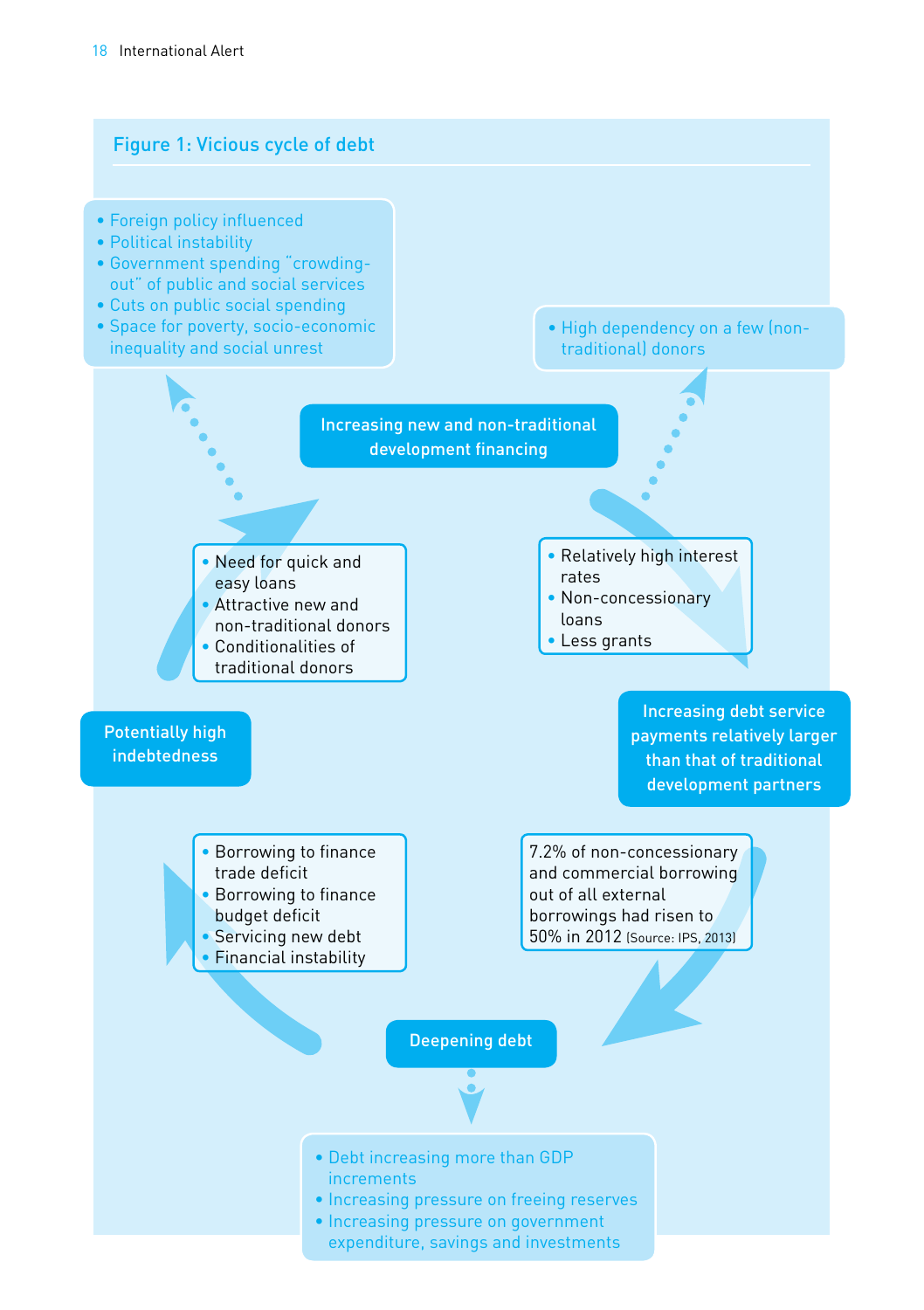# 4. Summary of key concerns

The changing global and local aid landscape means that FDF is delivered through changed and evolving mechanisms and institutions. The interplay among policies, politics, economic functions and strategic interests of the state has a significant influence on the delivery and effectiveness of FDF. Some of the key observations of the practical realities of overall FDF in contemporary Sri Lanka are outlined in the following section.

## State–citizen relations

**FDF focus on material well-being rather than on all aspects of citizen/human life**  The efforts of the state have been directed more towards building physical capacity, and less attention has been paid to social and human aspects of development. Much of the FDF has been devoted to activities that would only generate material results in the medium to long term; there is less of a focus on the interweaving human and social development priorities. Investment in enhancing the quality of people's social life appears to be a challenge. Government opinion is that infrastructure and a quick response to material needs of citizens in the medium term should be addressed before more quality-of-life-based aspects are undertaken. However, this position is beginning to soften of late.

## **Lack of local ownership due to dearth of wider public and non-state actor consultation**

The state dominates many development actions, thereby limiting the ability of partners to play any oversight or monitoring and evaluation role. Even though it is the responsibility of the state to invest in delivering, measuring and communicating the results of FDF-led activity, these processes remain opaque. Under this structure, there is no space for whistleblowers to investigate or expose corruption, misallocation, waste, political influence, economic unsustainability, or to point out where development approaches may risk exacerbating tensions in society. This approach appears to work efficiently for projects where spending and timeframe for completion are the main success criteria. However, it seems to be problematic when it comes to equity considerations and non-material aspects of development.

The government is principally adopting a "top-down" approach in the planning and initiation of large FDF-financed development projects. However, as needs assessments are conducted at the community level and the benefits are received primarily by the citizens and communities, it is essential that some elements of "bottom-up" processes are put in place. Public participation and public awareness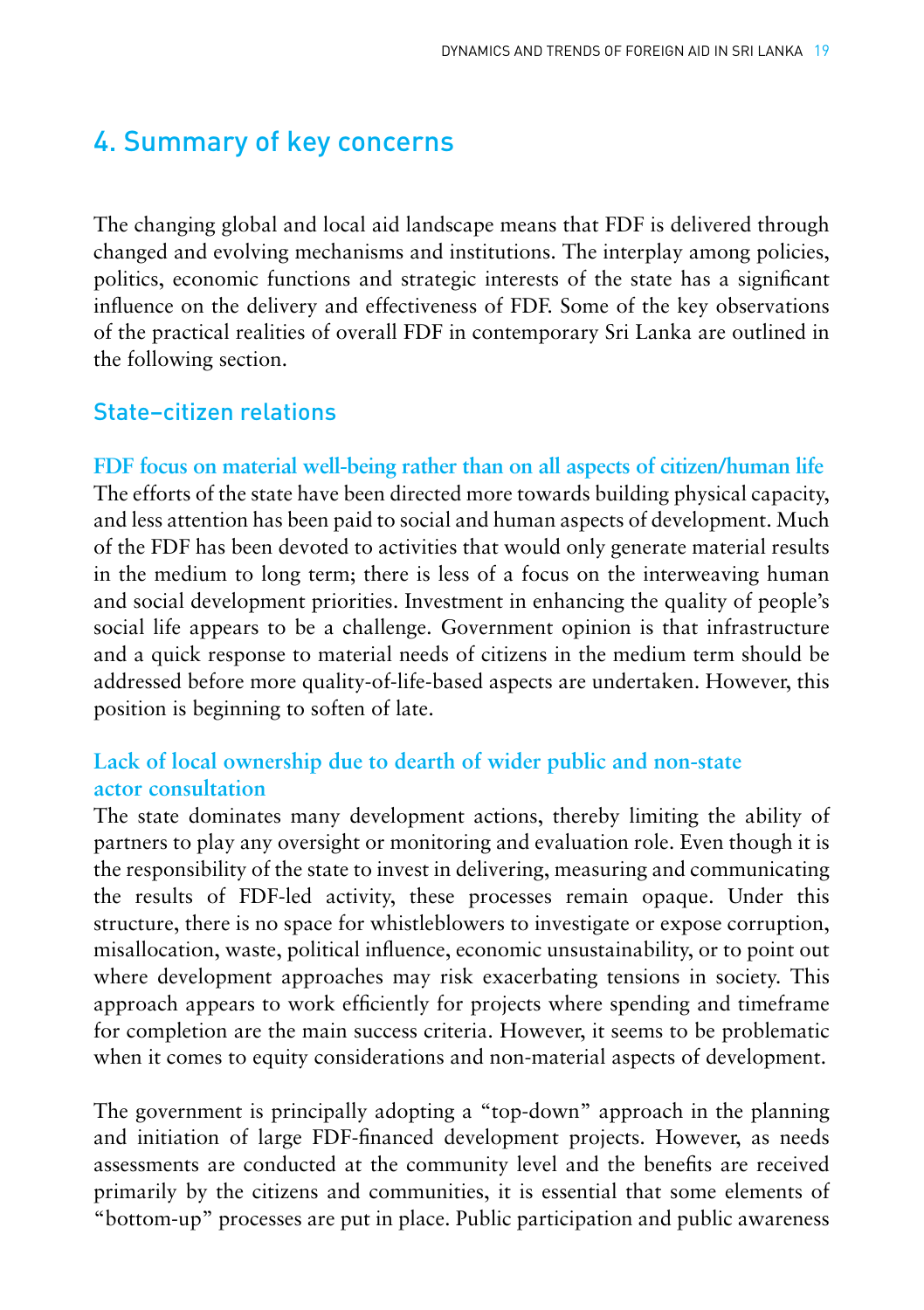about projects is low. As local communities and beneficiaries have not been actively engaged in the project process, and lack awareness of the project benefits, the maintenance of these projects has become problematic. The lack of maintenance funding for some infrastructure projects also directly contributes to a lack of sustainability of projects. In managing competing interests, the state tends to unwittingly adopt a short-term perspective in development processes, potentially jeopardising long-term common interests such as security, choice and well-being of its citizens.

## **Decentralised political structures lack quality and democratic decisionmaking approaches**

The structure of the current political system that flows from central government to the provincial and local levels lacks the powers necessary for effective implementation. Powers have been bestowed on the provincial and local councils to execute some development functions. However, given the tendency to centralise these powers, ensuring community-level participation and inclusion is challenging. Fully functioning provincial councils and local governments would allow for constructive scrutiny of FDF projects by local citizens and wider civil society.

# **Conflict and context sensitivities are given marginal importance**

The desire for social justice, particularly in areas emerging from the lengthy conflict, is often not fully addressed. The situation is complex, since neither the government nor local representatives of the Tamil community see eye-to-eye on the matter. A dialogue is critical to maintaining peace and mitigating conflict risks, especially in Sri Lanka's post-war setting.

## State–donor relations

## **Limited space for traditional donor engagement with the government**

Space for traditional donor engagement with the government has dwindled considerably since 2005. All development activity in the country is aligned with the "*Mahinda Chinthana*"*.* 8 The government has focused on the principles of alignment with and ownership of the Paris Declaration, asserting the strong mandate gained at elections. It insists that foreign aid aligns with its own development policies and strategies, and requires that donor agencies fall in line with government policies,

<sup>8</sup> *Mahinda Chinthana* (Mahinda's Vision) is the overarching socio-economic and development policy vision of His Excellency, President Mahinda Rajapaksa. The vision was expressed through the two election mandates of 2005 (see: M. Chinthana (2005). *Towards a new Sri Lanka*. Available at [http://www.priu.gov.lk/](http://www.priu.gov.lk/mahindachinthana/MahindaChinthanaEnglish.pdf) [mahindachinthana/MahindaChinthanaEnglish.pdf\)](http://www.priu.gov.lk/mahindachinthana/MahindaChinthanaEnglish.pdf) and 2010 (see: M. Chinthana (2010). *A brighter future*. Available at [http://www.asiantribune.com/sites/asiantribune.com/files/Mahinda\\_Chinthana.pdf](http://www.asiantribune.com/sites/asiantribune.com/files/Mahinda_Chinthana.pdf)). These mandates have been integrated into the government's overarching development policy and framework (see: M. Chinthana (2010). *A vision for the future*. Available at [http://www.treasury.gov.lk/publications/](http://www.treasury.gov.lk/publications/mahindaChintanaVision-2010full-eng.pdf) [mahindaChintanaVision-2010full-eng.pdf\)](http://www.treasury.gov.lk/publications/mahindaChintanaVision-2010full-eng.pdf).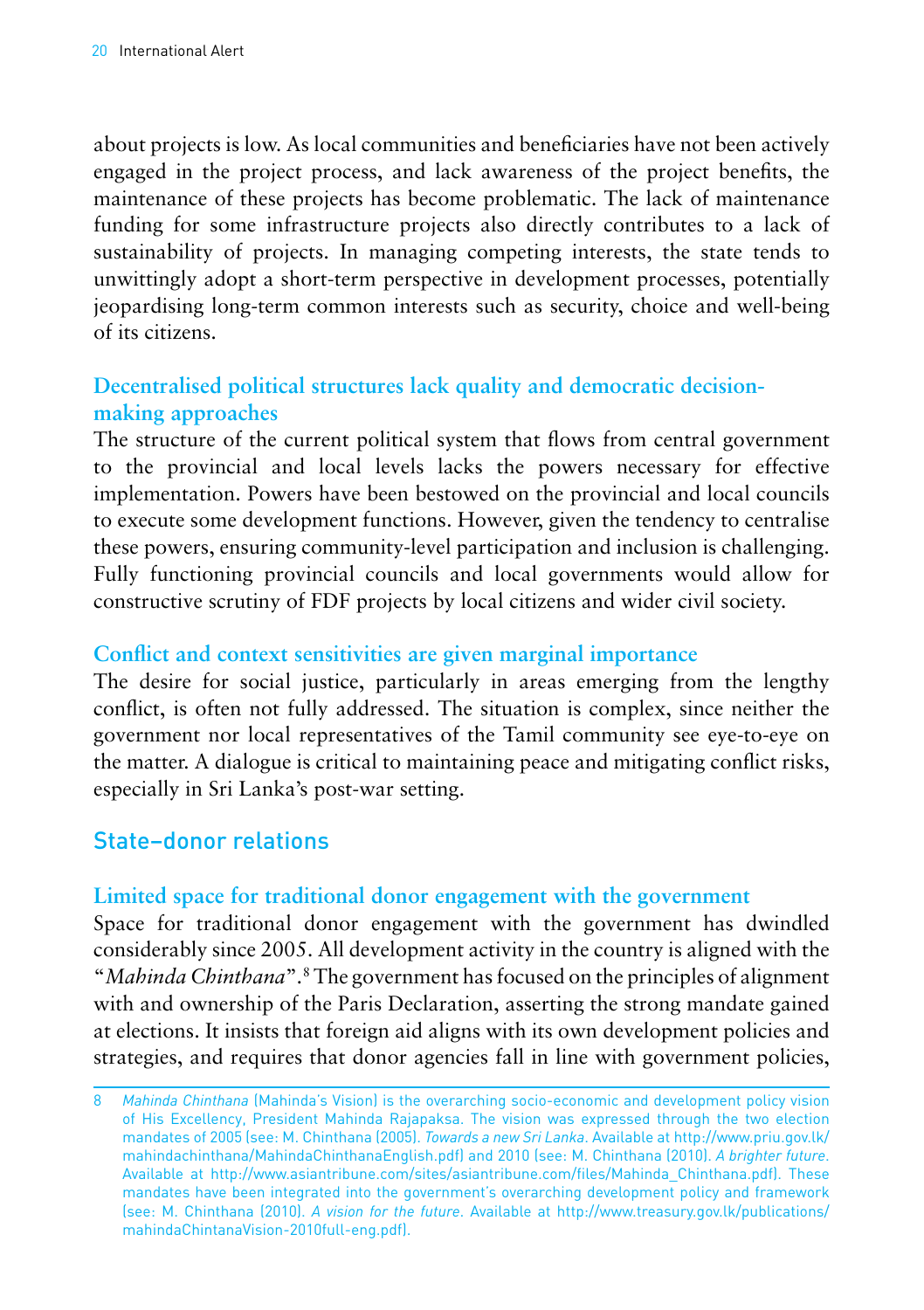mechanisms and evaluation methods. This strategy marginalises the international processes of engagement for effectiveness that complement processes such as the "new deal for fragile and conflict-affected situations (FCAS)", "do no harm", "gender mainstreaming" and "conflict sensitivity". This trend is more in keeping with non-traditional donor modalities than those of the traditional donors, and challenges the global aid effectiveness discourse.

#### **Prevalence of development "projects" over systematic "programmes"**

Given the fact that public institutions are tasked with formulating projects, and despite recent calls by the government for a more programmatic approach (ERD Budget Report 2012), the primary instrument of delivering development aid still remains the "project". As such, there is little evidence of systematic programmebased planning, with each line ministry and authority creating projects that risk duplication and relevance.

#### **Lack of constructive traditional-emerging donor coordination**

Donor coordination in Sri Lanka is struggling to maintain relevance given the decreasing influence of traditional donors and the growing influence of the nontraditional donors, which do not actively participate in existing donor coordination forums. While India has begun to engage other donors at some levels, China generally engages only the Sri Lankan government. The lack of coordination of non-traditional donors underlines the fact that a high proportion of their funding does not fall into any conventional definition of development assistance. While donor coordination between traditional and non-traditional donors is lacking, there are also instances where the political priorities of traditional donors may inhibit constructive coordination.

#### **Lack of public information on foreign assistance**

Both donors and government are failing to provide clear information on foreign assistance. There is a lack of transparency on how assistance is utilised, especially on the part of non-traditional donors and by the various partners involved in the different stages of implementation. Given these gaps, gauging FDF-funded projects and activities is limited to primarily qualitative information gathered from case studies, which are not exhaustive. Lack of accurate and current information on projects, especially on the finances involved, raises concerns about corruption and waste.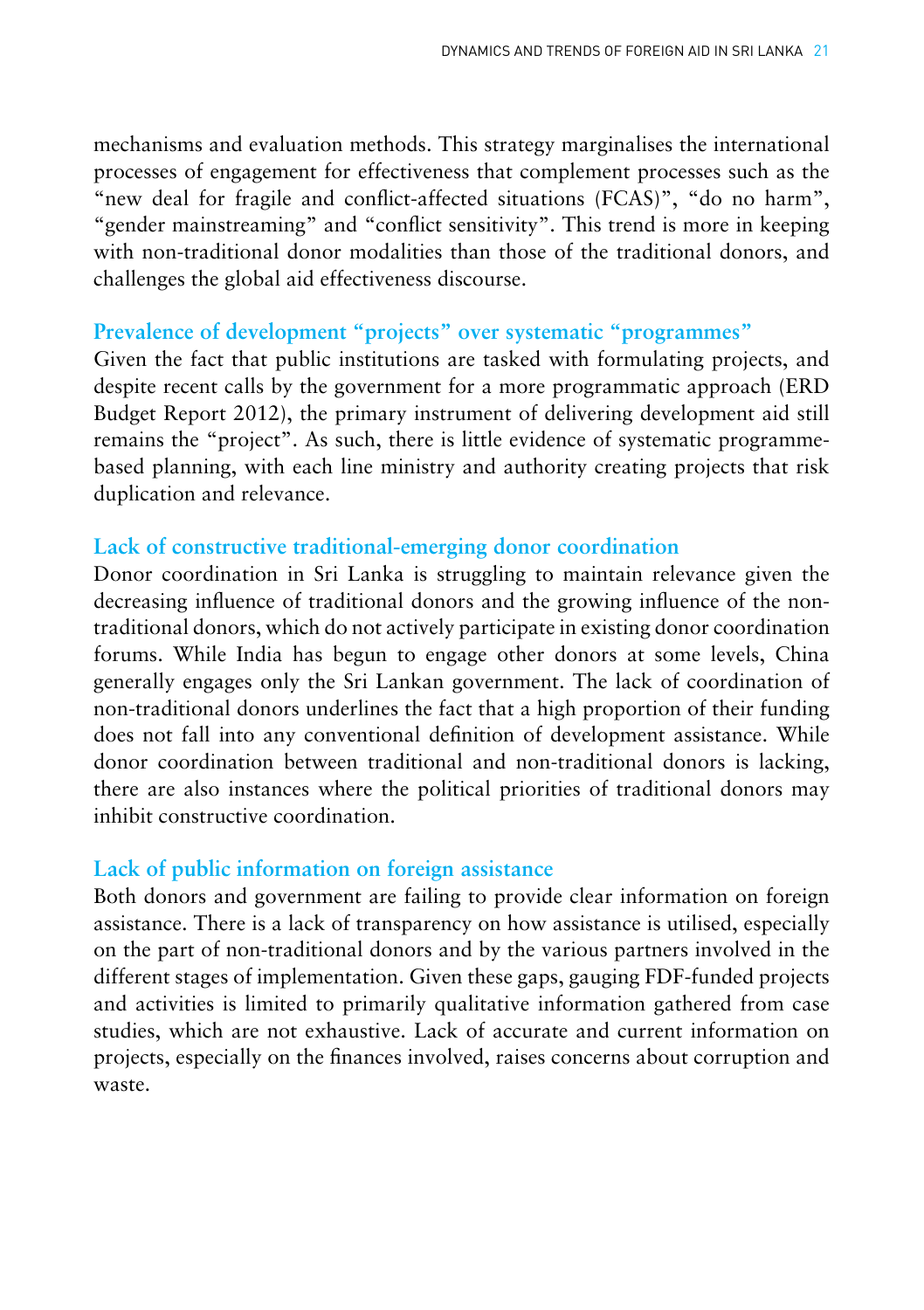# 5. Moving forward – Some areas of focus

From a post-conflict perspective, effective economic recovery, effective development and sustainable peace are essential to the overall development goals and national priorities of Sri Lanka. However, paving the way for sustainable peace and development in the face of three decades of social and capital destruction needs time and additional financial resources. The *Lessons Learnt and Reconciliation Commission Report* not only stresses the value of external assistance, but also recommends that the government adopts a more engaged and constructive policy towards its partners.<sup>9</sup> Moreover, it is also the rightful responsibility of donors to ensure that their financial, technical and knowledge-based commitments contribute to and increase the prospects for sustainable peace, prosperity, sustainable development and citizens' well-being. In order to positively and effectively contribute, donors must take into account the dynamics and trends of the contemporary post-war political economy of Sri Lanka, the changing international development partner landscape of Sri Lanka, and the interactions between these two factors.

Given the post-war political, economic and psychosocial environment, development approaches and measures that are not thoroughly context sensitive can exacerbate and trigger tension between ethnic, social and economic groups. Therefore, donors not only risk creating unsustainable projects but also miss opportunities to support citizen and state interaction for sustainable peace and development.

Improving the effectiveness of aid is a process that needs constant shaping and reshaping to be sensitive to ground realties and dynamics.

The following are a few key areas of focus for further reflection and action:

## **Increase coordination among international development partners**

Donor coordination, especially with and between non-traditional donors, is perceived to be lacking. Traditional donors' tendency towards increasing bilateral coordination with the state, and the state's approach to deal with bilaterals in silos, tend to complicate this. It is acknowledged that strong collective coordination among and between traditional donors is essential to advocate for common standards for all development actors. A platform created for open dialogue, which would ideally go beyond bilateral realities and donor divisions, will help to forge effective dialogue on issues of collective relevance*.*

<sup>9</sup> Commission of Inquiry on Lessons Learnt and Reconciliation (2011). *Report of the Commission of Inquiry on Lessons Learnt and Reconciliation*. Sections: 8.264, 8.6, 9.170, 9.262. Available at [http://www.priu.gov.lk/](http://www.priu.gov.lk/news_update/Current_Affairs/ca201112/FINAL%20LLRC%20REPORT.pdf) [news\\_update/Current\\_Affairs/ca201112/FINAL%20LLRC%20REPORT.pdf](http://www.priu.gov.lk/news_update/Current_Affairs/ca201112/FINAL%20LLRC%20REPORT.pdf)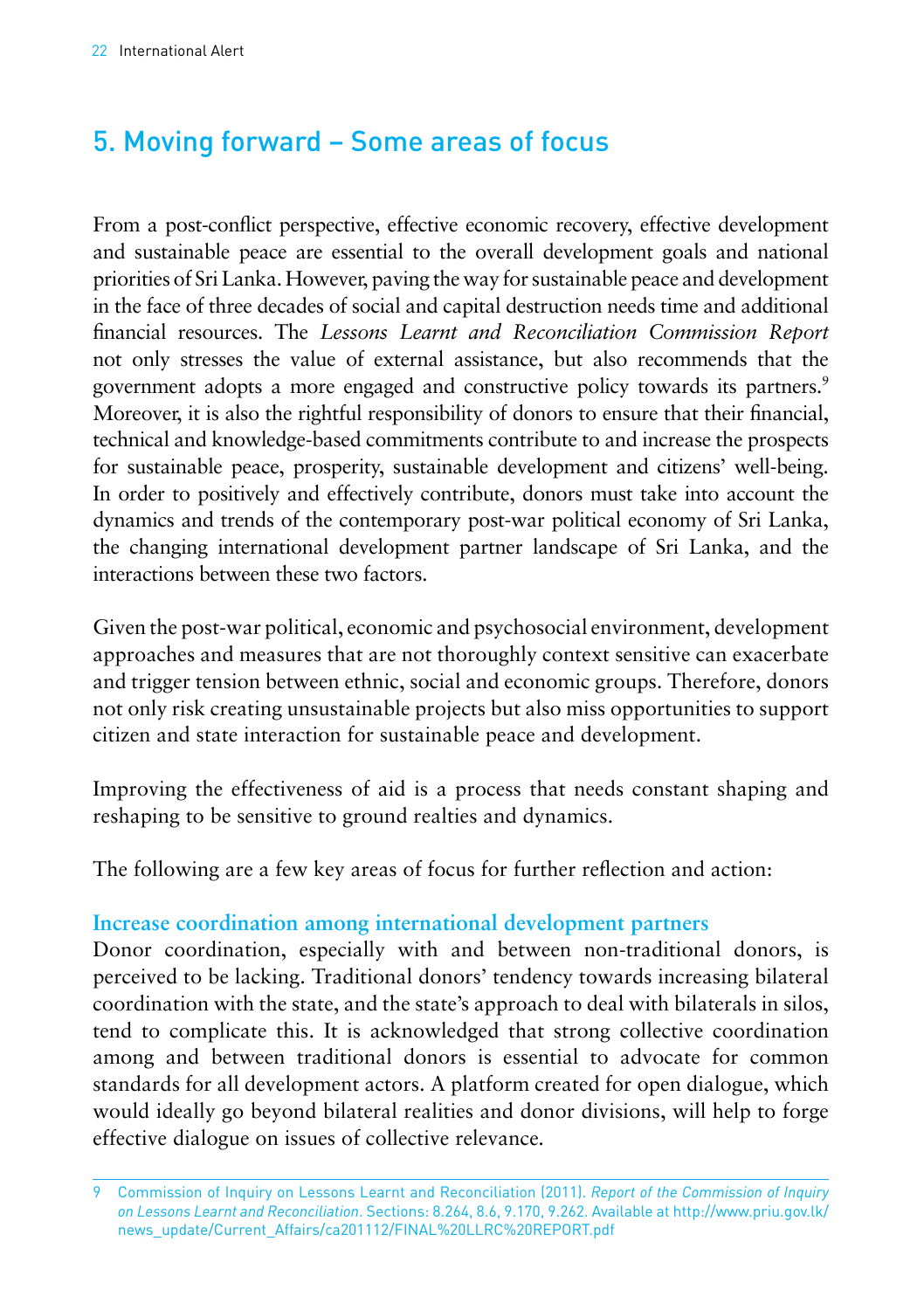#### **Encourage wider citizen participation in development processes**

Most development projects fail to include citizens in consultation of project objectives and outcomes. It was also expressed that some projects tend to fail due to the mismatch between project objectives and community needs. Engaging citizens in project processes, especially at the design stage, will allow the implementing agencies to thoroughly understand the ground realities and priority needs. Active citizen participation will also allow a sense of "ownership" towards the project, ensuring a greater degree of sustainability.

#### **Engage non-state actors such as CSOs, trade unions and business communities**

Engaging with non-state actors in development processes helps donors to increase their effectiveness. Non-state actors have good access to and understanding of citizens and their needs. Moreover, national-level CSOs, apex bodies and thematic non-state actor consortia can act as watchdog agencies on aid and development effectiveness, while providing good-quality triangulation of data and information.

## **Create an early warning process for regular analysis and dissemination of emerging trends**

The lack of information on aid commitments, disbursements and development processes has hindered the potential for more rigorous analysis of effectiveness. This can blindside stakeholders that have an interest in ensuring that aid is conflict sensitive, yet effective. A process to better inform citizens, donors, non-state actors and other interested parties on emerging dynamics of aid delivery will help to improve the effectiveness of aid.

In large part, development practitioners, especially international donors, utilise personnel and institutions that are not fully independent to analyse and report on the impact of development initiatives. The personnel and institutions are perceived to be less independent, because at times they are from within the respective donor agencies. These initiatives tend to highlight the few positive impacts and reduce the visibility of bigger negative impacts. Increasing the independence of project evaluations could yield significant learning for all development practitioners.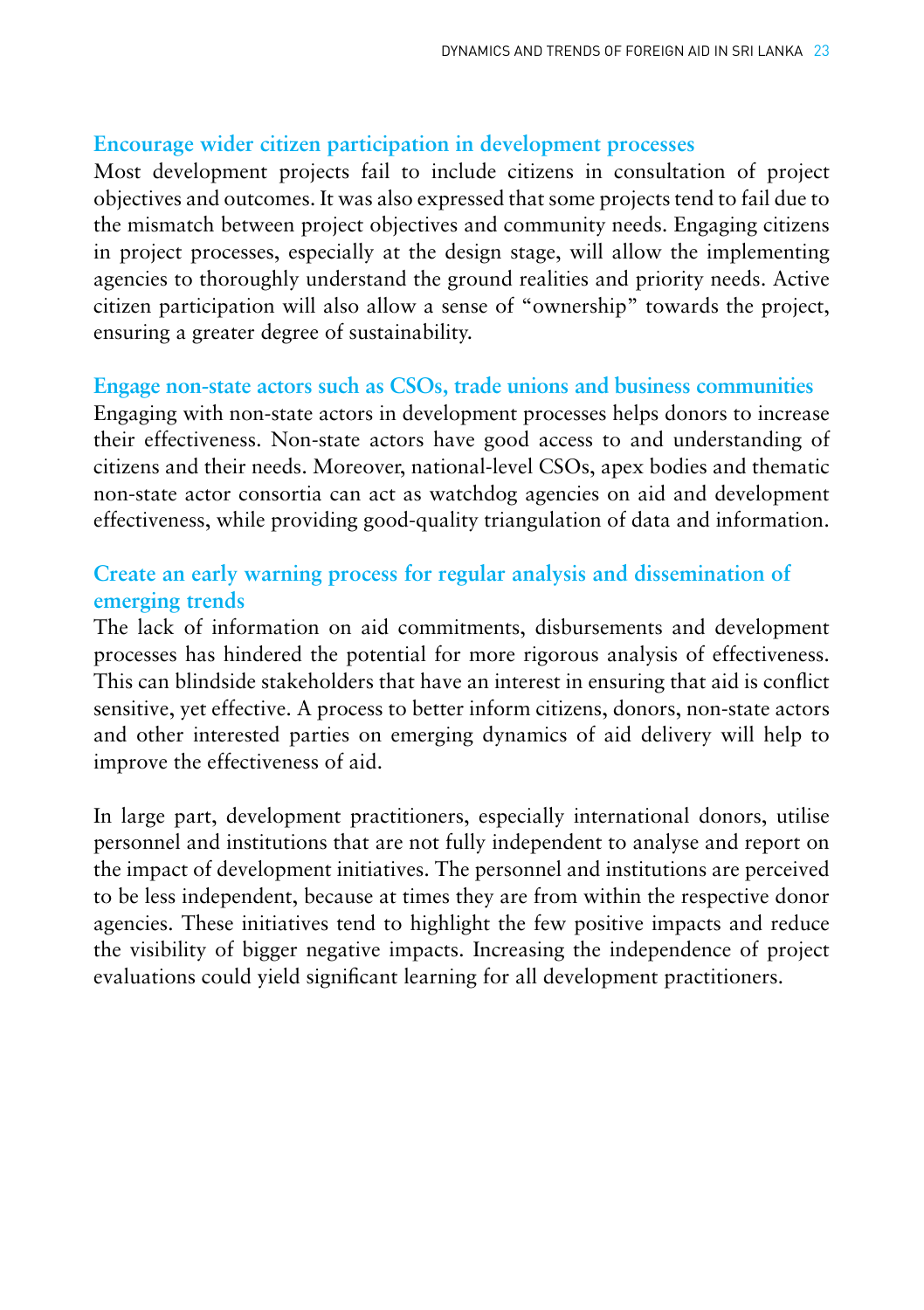#### 24 International Alert